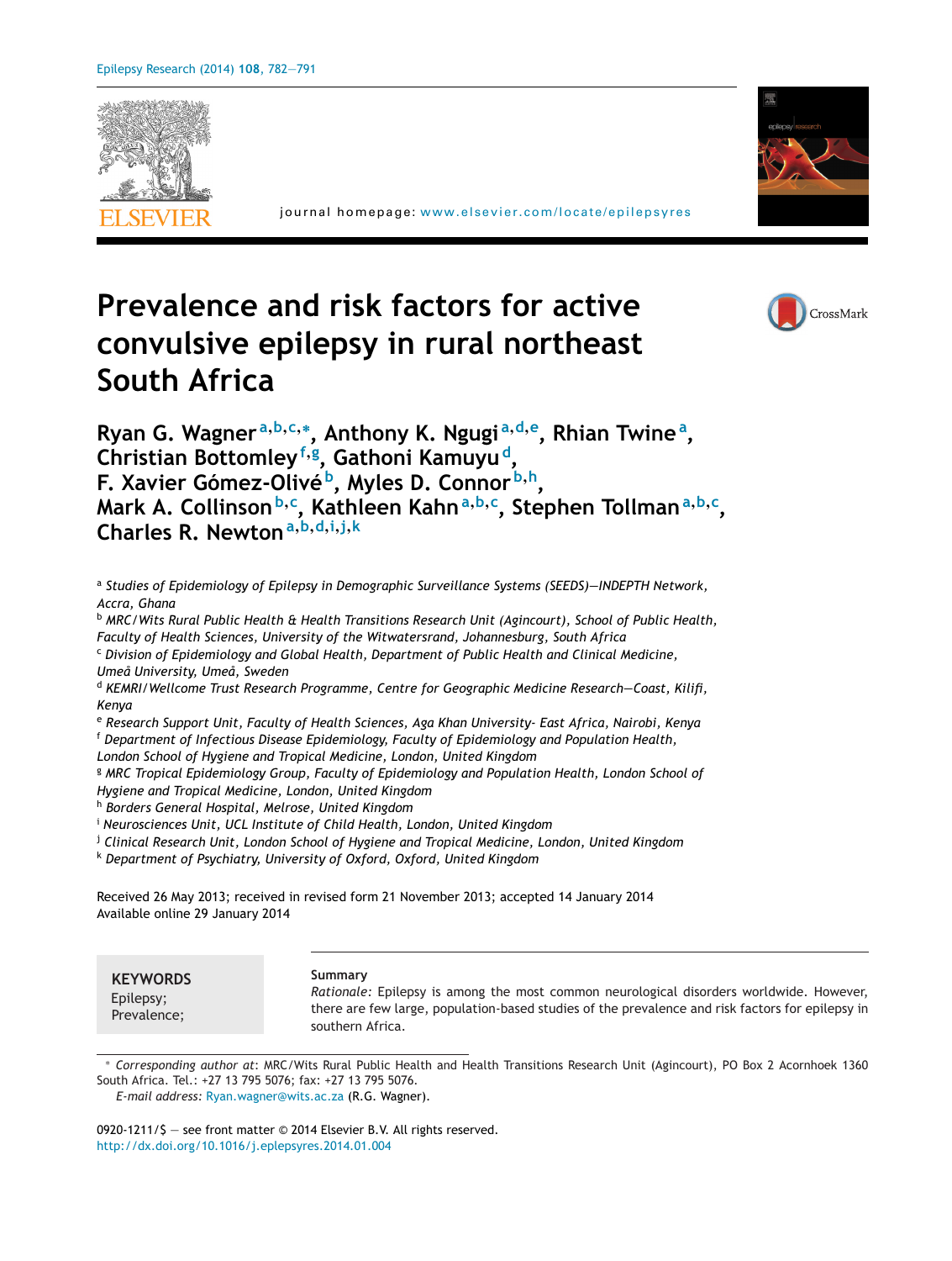Case-control; Risk factors; Population-based *Methods:* From August 2008 to February 2009, as part of a multi-site study, we undertook a threestage, population-based study, embedded within the Agincourt health and socio-demographic surveillance system, to estimate the prevalence and identify risk factors of active convulsive epilepsy (ACE) in a rural South African population.

*Results:* The crude prevalence of ACE, after adjusting for non-response and the sensitivity of the screening method, was 7.0/1,000 individuals (95%CI 6.4—7.6) with significant geographic heterogeneity across the study area. Being male (OR = 2.3; 95%CI 1.6—3.2), family history of seizures  $(OR = 4.0; 95\% CI 2.0-8.1)$ , a sibling with seizures  $(OR = 7.0; 95\% CI 1.6-31.7)$ , problems after delivery (OR = 5.9; 95%CI 1.2–24.6), and history of snoring (OR = 6.5; 95%CI 4.5–9.5) were significantly associated with ACE. For children, their mother's exposure to some formal schooling was protective (OR = 0.30; 95%CI 0.11—0.84) after controlling for age and sex. Human immunodeficiency virus was not found to be associated with ACE.

*Conclusions:* ACE is less frequent in this part of rural South Africa than other parts of sub-Saharan Africa. Improving obstetric services could prevent epilepsy. The relationship between snoring and ACE requires further investigation, as does the relative contribution of genetic and environmental factors to examine the increased risk in those with a family history of epilepsy.

© 2014 Elsevier B.V. All rights reserved.

# **Introduction**

Epilepsy is one of the most common neurological disorders in the world, affecting about 69 million people worldwide, with 90 percent living in low- and middle-income countries (LMICs) ([Ngugi](#page-8-0) et [al.,](#page-8-0) [2010\).](#page-8-0) It contributes nearly one percent to the global burden of disease [\(Murray](#page-8-0) et [al.,](#page-8-0) [2012\),](#page-8-0) and 20 percent of the global burden of epilepsy is in Africa ([World](#page-9-0) [Health](#page-9-0) [Organization,](#page-9-0) [2004\).](#page-9-0)

While these figures suggest a large burden of epilepsy in Africa, they are derived from a limited number of studies that employ different case definitions and methodologies. Studies suggest that utilizing hospital records in LMICs to detect epilepsy under-estimates the prevalence by at least 80 percent due to limited health care utilization by people with epilepsy (PWE) in these settings [\(Osuntokun](#page-9-0) et [al.,](#page-9-0) [1987\).](#page-9-0) Thus, population-based surveys are frequently used to estimate prevalence, though not without limitations, including the absence of well-demarcated populations and vital statistics registries. This limitation, coupled with the lack of trained medical personnel available to make the diagnosis of epilepsy, makes estimating the burden of epilepsy in sub-Saharan Africa unusually challenging.

A recent systematic review and meta-analysis highlighted the significant variation in the prevalence of epilepsy between high-income countries and LMICs, with a higher prevalence in LMICs, especially in rural settings [\(Ngugi](#page-8-0) et [al.,](#page-8-0) [2010\).](#page-8-0) The authors suggest that study size and the economic development level of the study country largely explain the heterogeneity, although increases in obstetric injury, head injuries, and infections and infestations of the central nervous system (CNS) [\(Newton](#page-8-0) [&](#page-8-0) [Garcia,](#page-8-0) [2012\),](#page-8-0) such as toxoplasmosis and toxocara ([Wagner](#page-9-0) [&](#page-9-0) [Newton,](#page-9-0) [2009\),](#page-9-0) malaria [\(Carter](#page-8-0) et [al.,](#page-8-0) [2004\)](#page-8-0) and human immunodeficiency virus (HIV) are thought to contribute ([Ngugi](#page-8-0) et [al.,](#page-8-0) [2010\),](#page-8-0) but there is little data from South Africa where the prevalence of HIV is very high.

As part of a multi-centre study on the epidemiology of epilepsy in demographic sites (SEEDS) [\(Ngugi](#page-8-0) et [al.,](#page-8-0) [2013\),](#page-8-0) we conducted a three-stage, population-based survey and a case-control study to determine the prevalence of and risk factors for active convulsive epilepsy (ACE) in rural South Africa. In particular, we were interested in examining the risk factors for ACE in a non-malaria endemic area, particularly HIV since it has a high prevalence in South Africa.

## **Methodology**

### **Population and study area**

The study was conducted in the rural Agincourt health sub-district, in which the Agincourt health and sociodemographic surveillance system (HDSS) operates and is located 500 kilometers northeast of Johannesburg [\(Fig.](#page-2-0) 1). The Agincourt HDSS was established in 1992 as a research platform to inform health and development policy through evidence-based research ([Kahn](#page-8-0) et [al.,](#page-8-0) [2012\).](#page-8-0) The population has been enumerated through an annual census update, following baseline measurement in 1992 and captures vital statistics including births, deaths, and in- and out-migrations.

In 2008, the population was 83,121 individuals in 15,841 households and 25 villages on  $420 \mathrm{km^2}$  of semi-arid scrubland. The site forms part of a former *bantustan*, or ethnic 'homeland' implemented during the Apartheid era. The population is mainly Xi-Tsonga speaking, with one-third (32.8%) originally from Mozambique.

The leading causes of death ascertained through the Agincourt HDSS are HIV/AIDS, cardiovascular disease and trauma (road traffic accidents, assaults) [\(Tollman](#page-9-0) et [al.,](#page-9-0) [2008\).](#page-9-0) Six government clinics, one larger government health centre, and one public-private community health centre, with its main focus being HIV and tuberculosis, provide primary health care services for the population. Referrals are to three government district hospitals located 25 to 55 km from the sub-district.

# **Ethics**

Ethical clearance for the study was received from the Human Research Ethics Committee of the University of the Witwatersrand, Johannesburg, South Africa (Clearance number: M080455) and the Mpumalanga Province Department of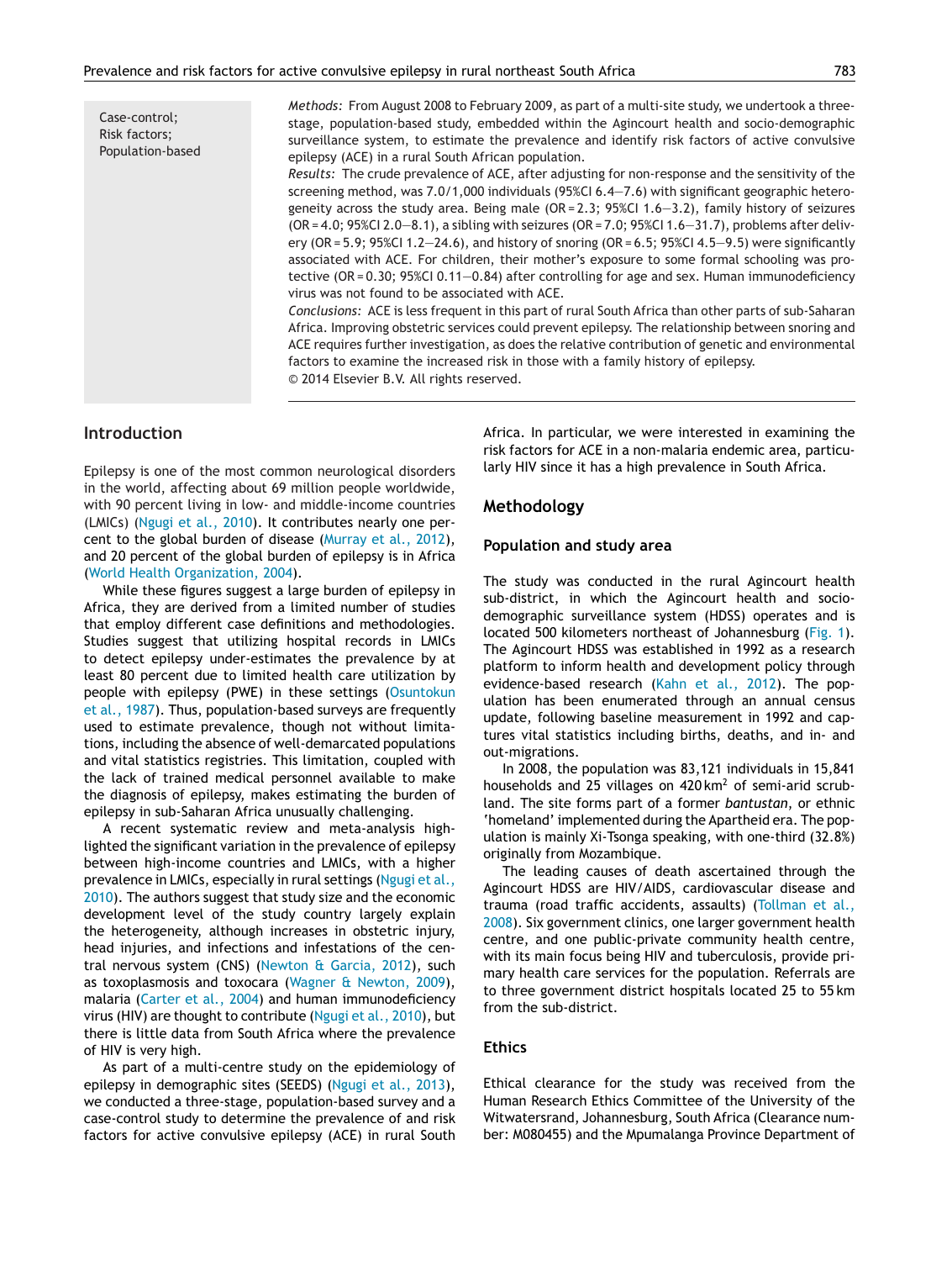<span id="page-2-0"></span>

**Figure 1** Map of South Africa, Bushbuckridge Municipality, and the Agincourt sub-district and health and socio-demographic surveillance system, 2008.

Health's Research and Ethics committee. Written informed consent was sought from each participant in the study. Parental or guardian informed consent was sought in the case of children or patients with cognitive impairment, with verbal assent being sought from children and cognitively impaired patients.

### **Case definition of active convulsive epilepsy (ACE)**

We identified patients with Active convulsive epilepsy (ACE) since convulsive epilepsies are associated with increased morbidity, mortality [\(Diop](#page-8-0) et [al.,](#page-8-0) [2005\)](#page-8-0) and greater social stigma than non-convulsive epilepsies ([World](#page-9-0) [Health](#page-9-0) [Organization,](#page-9-0) [2005\).](#page-9-0) ACE was defined as having two or more unprovoked convulsive seizures occurring more than 24 hours apart, with at least one seizure occurring in the 12 months preceding the study or currently taking antiepileptic drugs (AEDs) [\(Edwards](#page-8-0) et [al.,](#page-8-0) [2008\).](#page-8-0)

### **Procedures**

Between August and November 2008, two questions ('Do you have fits or has someone ever told you that you have fits?' and 'Do you experience episodes in which you legs or arms have jerking movements or fall to the ground and lose consciousness?'), used previously in a similar study ([Edwards](#page-8-0) et [al.,](#page-8-0) [2008\),](#page-8-0) were administered by census fieldworkers to a senior member of each household (*n* = 15,841) on behalf of each member of the household. The questions had been piloted previously in the local language (Xi-Tsonga) at a district hospital and had a high specificity (100%) and sensitivity (98%). The questions were included in the 2008 annual Agincourt HDSS census update round. The two questions within the census update constituted Stage I of the study and sought to identify all people who had experienced a seizure prior to 1 August 2008 (the prevalence day).

In Stage II (August—December 2008), trained fieldworkers visited all individuals who responded 'yes' to either of the two questions in Stage I and asked a detailed questionnaire, based on previous studies ([Placencia](#page-9-0) et [al.,](#page-9-0) [1992\),](#page-9-0) about the characteristics and history of the seizures. Fieldworkers were specifically trained by the study managers (RGW, AKN) and study neurologist (CRN) on the administration of this questionnaire. Individuals who had experienced at least two seizures in their lifetime and at least one seizure with abnormal movement (aimed at identifying convulsive epilepsy) in the preceding 12 months or currently taking AEDs were invited for further assessment in the epilepsy clinic within the following week (Stage III).

In Stage III (September 2008—February 2009), sociodemographic information was obtained and a specially trained nurse made the diagnosis of ACE, based on a positive clinical history provided by the patient's caregiver or family member. A clinical examination was completed to identify neurological abnormalities and physical co-morbidities. Blood was drawn from each patient for serological testing. A neurologist (CRN) confirmed the diagnosis of epilepsy by reviewing all of the patient records and examining selected patients.

### **Population sample**

In addition to identifying cases of epilepsy through the population screen (Stage I), a random sample of 4,500 individuals (all ages and both sexes), from the Agincourt HDSS, were screened with the Stage II tool. This population sample simulated the traditional two-stage epilepsy prevalence study design [\(Placencia](#page-9-0) et [al.,](#page-9-0) [1992\)](#page-9-0) and was used to evaluate the three-stage methodology of this study. Those who screened positive were referred for assessment in Stage III and included as cases in the case-control study.

Furthermore, individuals who were referred to the epilepsy clinic by sources (clinic staff and community leaders) other than the three-stage study were clinically assessed and those found to have ACE were included as cases in the case-control study.

### **Selection of controls for case control study**

Controls were selected randomly from those that screened negative for epilepsy in the population sample and frequency matched to cases diagnosed with ACE during Stage III of the study (on age-bands 0—5, 6—12, 13—18, 19—28, 29—49, and 50+ years). If the selected control was not found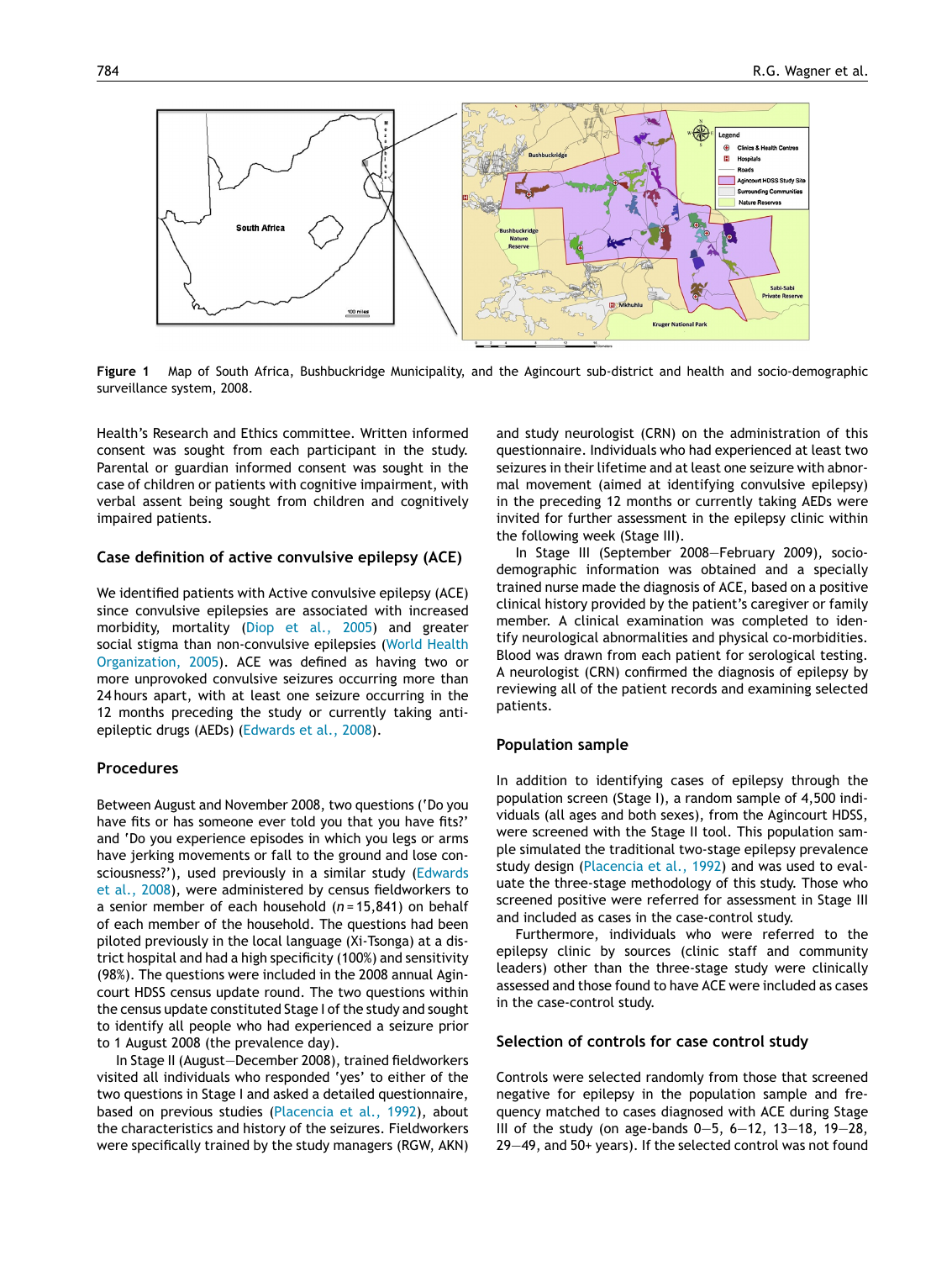<span id="page-3-0"></span>

|          |             |       | Table 1 Crude and adjusted prevalence of ACE by age and sex, Agincourt sub-district, South Africa 2008. |           |           |
|----------|-------------|-------|---------------------------------------------------------------------------------------------------------|-----------|-----------|
| Age hand | Case of ACF | Crude | 95% Confidence                                                                                          | hetzuith∆ | 95% $C_6$ |

| Age band       | Cases of ACE | Crude<br>prevalence | 95% Confidence<br>interval | Adjusted<br>prevalence | 95% Confidence<br>interval |
|----------------|--------------|---------------------|----------------------------|------------------------|----------------------------|
| 0 to 5 years   | 10           | 0.87                | $0.33 - 1.41$              | 2.18                   | $0.88 - 3.48$              |
| 6 to 12 years  | 29           | 2.23                | $1.42 - 3.03$              | 4.79                   | $3.09 - 6.52$              |
| 13 to 18 years | 34           | 2.76                | $1.83 - 3.68$              | 6.38                   | $4.32 - 8.42$              |
| 19 to 28 years | 47           | 2.65                | $1.89 - 3.40$              | 6.23                   | $4.47 - 7.98$              |
| 29 to 49 years | 87           | 4.70                | $3.71 - 5.69$              | 10.95                  | $8.74 - 13.13$             |
| $50+$ years    | 38           | 3.94                | $2.68 - 5.19$              | 9.55                   | $6.69 - 12.41$             |
| Male           | 129          | 3.24                | $2.68 - 3.80$              | 7.43                   | $5.53 - 7.82$              |
| Female         | 116          | 2.69                | $2.20 - 3.18$              | 6.50                   | $4.53 - 6.54$              |

after three attempted visits, another control was selected randomly as a replacement. For each control selected, a clinical history and blood sample were taken and a clinical examination performed.

## **Serological testing**

Blood from cases and controls was collected in Stage III of the study and exposure to *Toxocara canis* excretory-secretory antigen with a sensitivity of 97.1% and specificity of 78.6% ([Noordin](#page-8-0) et [al.,](#page-8-0) [2005\),](#page-8-0) toxoplasmosis (Toxoplasma IgG ELISA Kit, Genesis Diagnostics Ltd, Product Code GD80 [\(Liesenfeld](#page-8-0) et [al.,](#page-8-0) [1996\)\)](#page-8-0), and *Plasmodium falciparum* IgG antibodies tested by ELISA was examined. Exposure to the larval stage (cysticercosis) and adult stage (taeniasis) of the parasite *T. solium* in the patients only, given the absence of cysticersosis reported by the local radiologists. HIV antibodies (Vironostika HIV Uni-form II Ag/Ab Kit) were also measured after written informed consent was received from each individual or their legal guardian.

### **Statistical analysis**

Data were double entered into a mySQL database (OracleCorp, Redwood Shores, CA, USA). All analyses were conducted using Stata 10 (StataCorp, College Station, TX, USA).

We adjusted for attrition between the stages of the survey using a multiple imputation method. The figures were also adjusted for the sensitivity of the three-stage method, previously calculated in a separate study ([Ngugi](#page-8-0) et [al.,](#page-8-0) [2012\)](#page-8-0) (Table 1). We report adjusted prevalence by age, sex, and village of residence. We also present prevalence estimates standardized to the 2000 US population [\(US](#page-9-0) [Census](#page-9-0) [Bureau,](#page-9-0) [2000\)](#page-9-0) to allow for global comparison and the median and interquartile range of age of onset of ACE. Finally, we report the adjusted prevalence figures from the population sample of 4,500 individuals.

### **Factors associated with active convulsive epilepsy**

In the case-control study, we performed analysis on 20 socio-demographic and clinical variables and four serological variables ([Table](#page-5-0) 3). We developed models using logistic regression and in each model included a variable of interest, adjusted for age and sex. In patients >18 years of age, variables on whether alcohol was consumed and period of consumption were analyzed. Three additional variables were analyzed for patients <18 years old: mother's marital status, whether the mother experienced some formal education, and her level of education.

### **Results**

Participation in the three-stages of the survey is displayed in [Fig.](#page-4-0) 2.

**Table 2** Adjusted prevalence of active convulsive epilepsy by village of residence, Agincourt sub-district, 2008.

| Village <sup>a</sup> | <b>Cases of ACE</b> | Adjusted<br>prevalence | 95% Confidence<br>interval |
|----------------------|---------------------|------------------------|----------------------------|
| A                    | 7                   | 7.17                   | $5.36 - 9.40$              |
| B                    | $\overline{3}$      | 2.77                   | $1.26 - 5.25$              |
| C                    | 20                  | 6.21                   | $4.30 - 8.67$              |
| D                    | 22                  | 10.92                  | $7.78 - 14.90$             |
| E                    | 6                   | 6.31                   | $3.74 - 9.96$              |
| F                    | 11                  | 5.46                   | $3.34 - 8.42$              |
| G                    | 9                   | 7.24                   | $4.22 - 11.57$             |
| H                    | 13                  | 4.67                   | $2.99 - 6.84$              |
| T                    | 1                   | 6.84                   | $4.68 - 9.65$              |
| J                    | $\overline{2}$      | 5.1                    | $3.27 - 7.58$              |
| K                    | 11                  | 7.39                   | $5.49 - 9.73$              |
| L                    | 3                   | 3.02                   | $1.12 - 6.21$              |
| M                    | 6                   | 3.02                   | $1.21 - 6.21$              |
| N                    | $\mathbf{1}$        | 6.77                   | $4.30 - 10.14$             |
| 0                    | 6                   | 11.41                  | $7.07 - 17.38$             |
| P                    | 10                  | 8.45                   | $5.53 - 12.35$             |
| Q                    | $\overline{7}$      | 10.04                  | $7.25 - 13.55$             |
| R                    | 17                  | 14.98                  | $10.06 - 21.45$            |
| S                    | 18                  | 6.64                   | $2.67 - 13.62$             |
| T                    | 11                  | 3.03                   | $0.06 - 8.83$              |
| U                    | 16                  | 9.91                   | $5.67 - 16.04$             |
| V                    | 10                  | 7.2                    | $5.24 - 9.66$              |
| W                    | $\overline{4}$      | 7.07                   | $4.05 - 11.46$             |
| X                    | 10                  | 9.96                   | $6.17 - 15.18$             |
| Y                    | 21                  | 1.77                   | $0.21 - 6.28$              |
| Overall              | 245                 | 7.01                   | $6.23 - 7.78$              |

a Villages have been anonymized due to small village size and confidentiality of individuals with ACE.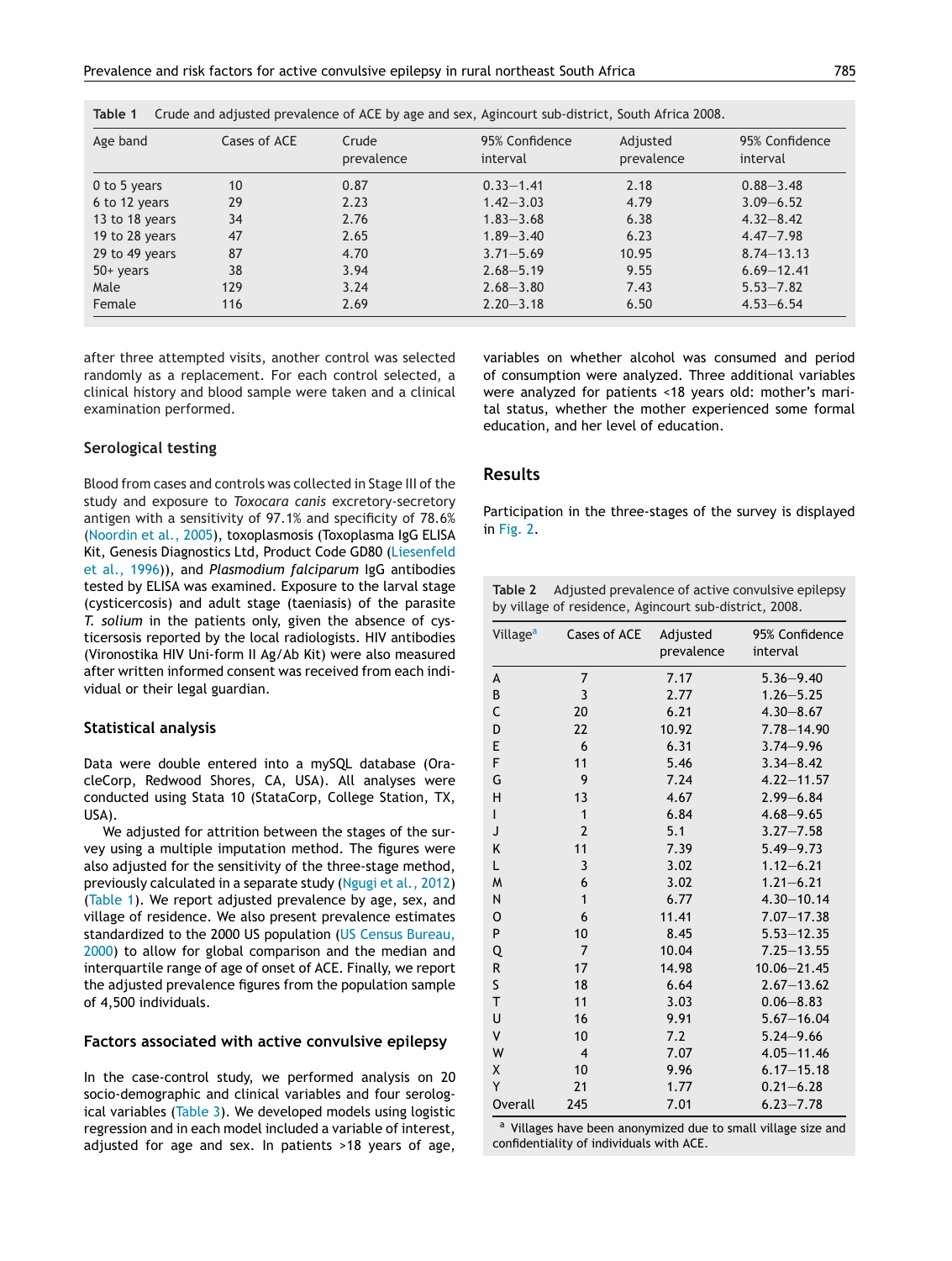<span id="page-4-0"></span>

**Figure 2** Study design schema and numbers of individuals at each stage, 2008.

### **Prevalence**

We identified 245 cases of ACE in the three-stage study. The unadjusted prevalence of ACE was 3.0/1,000 individuals (95%CI: 2.6—3.3) within the three-stage study. Adjusting for attrition and the sensitivity of the three-stage methodology (48.6%), the adjusted crude prevalence was 7.0/1,000 (95%CI:  $6.4-7.6$ ). The sensitivity of  $48.6%$  for the threestage methodology was derived from a validation study performed in Kenya using clinical assessments as the gold standard [\(Ngugi](#page-8-0) et [al.,](#page-8-0) [2012\).](#page-8-0) The prevalence, standardized to the age distribution of the US population in 2000 and adjusted for attrition and sensitivity of the three-stage method, was 8.1/1,000 individuals (95%CI: 7.5—8.7).

Within the population sample of 3,889 (611 not found due to permanent out-migration from the study area) the crude prevalence was 6.7/1,000 individuals (95%CI: 4.1—9.3), while the adjusted prevalence (adjusting for attrition and sensitivity (76.7%) of the two-stage method against the gold standard [\(Ngugi](#page-8-0) et [al.,](#page-8-0) [2012\)\)](#page-8-0) was 9.8/1,000 individuals (95% CI: 6.9—13.4).

The adjusted prevalence of ACE by village ranged from 1.8—15.0/1,000 individuals [\(Table](#page-3-0) 2) and this variation was statistically significant ( $p = 0.05$ ), although the response rate for Stage 1 and Stage 2 did not vary between villages.

### **Age of onset of epilepsy**

239 individuals reported age of onset of their seizures. The distribution of age of onset was left-skewed with 7.1% (*n* = 17) experiencing seizures within the first year of life [\(Fig.](#page-6-0) 3) and 30.8% (*n* = 74) before 5 years. The median age at onset was 12 years interquartile range was 0—23 years.

## **Factors associated with epilepsy**

Of the 311 cases of ACE identified (245 from the three-stage survey, 10 additional cases from the population sample, and 56 cases referred from other sources), 292 cases (94%) were matched to 260 controls. The matching was not 1:1 due to a high proportion of refusals in the controls.

### **Univariate analysis**

Within the univariate analysis, male sex, family history of seizures, a sibling with seizures, problems after delivery, loss of consciousness during head injury and history of snoring at least three nights per week were associated with ACE. ACE was not associated with exposure to any of the parasites tested and none of the cases had antibodies to *T. solium*.

For individuals >18 years, neither alcohol consumption nor length of alcohol consumption was associated with ACE.

For individuals <18 years, having a mother with some history of formal education reduced her child's risk of ACE (OR = 0.34; 95%CI 0.12—0.94), while history of snoring at least three nights per week (OR = 6.51; 95%CI 3.25—13.06) was associated with an increased prevalence of ACE. Neither the mother's level of formal education nor mother's marital status were significantly associated with ACE.

### **Multivariate modeling**

After controlling for age and sex, a family member with seizures, a sibling with seizures, problems after delivery, and history of snoring at least three nights per week were associated with ACE [\(Table](#page-5-0) 3).

Additionally, for individuals <18 years, a mother with formal education (OR =  $0.30$ ; 95%CI 0.11-0.84) was found to be protective.

While head injury was not associated with ACE in the multivariate model, males were twice as likely to experience head injury (OR =  $2.01$ ; 95%CI 1.06-3.88) when compared with females.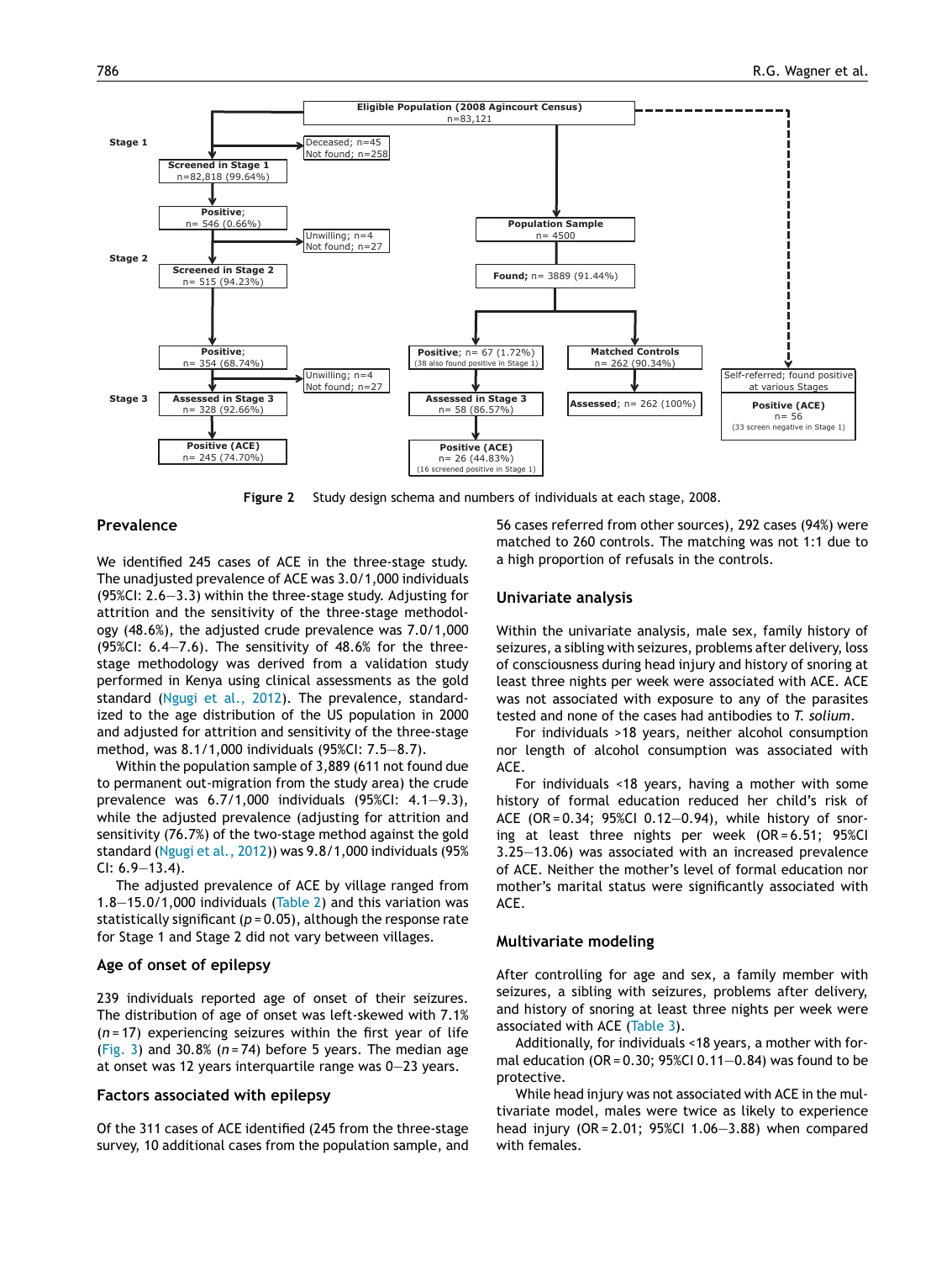<span id="page-5-0"></span>

| Table 3 |  |  | Multivariate analysis of possible risk factors associated with active convulsive epilepsy, Agincourt sub-district, 2008. |
|---------|--|--|--------------------------------------------------------------------------------------------------------------------------|
|         |  |  |                                                                                                                          |

| Variable of interest                           | Controls $(n = 260)$ | Cases $(n = 292)$ | Odds ratio (95% CI) <sup>a</sup> | p-value |
|------------------------------------------------|----------------------|-------------------|----------------------------------|---------|
| Sex                                            |                      |                   |                                  |         |
| Female                                         | 176 (67)             | 142 (49)          | $\mathbf{1}$                     |         |
| Male                                           | 85 (33)              | 150 (51)          | $2.27(1.60 - 3.23)$              | < 0.001 |
| Family history of non-febrile seizures         |                      |                   |                                  |         |
| Someone in family with seizures                | 11(4)                | 41 (14)           | $4.01(1.99 - 8.09)$              | < 0.001 |
| Someone in family with past history of seizure | 0(0)                 | 12(4)             | $\mathbf b$                      | < 0.001 |
| Mother with Seizures                           | 0(0)                 | 3(1)              | $\mathbf b$                      | 0.146   |
| Father with seizures                           | 1(0)                 | 2(1)              | $1.87(0.16 - 21.7)$              | 0.615   |
| Sibling with seizure                           | 2(1)                 | 14(5)             | $7.05(1.57 - 31.68)$             | 0.011   |
| Location of birth                              |                      |                   |                                  |         |
| Hospital                                       | 9(5)                 | 17(6)             | $\mathbf{1}$                     |         |
| Clinic                                         | 109(62)              | 144 (54)          | $0.68(0.29 - 1.60)$              | 0.379   |
| Home                                           | 57 (32)              | 97 (36)           | $0.66$ $(0.26 - 1.66)$           | 0.379   |
| Unknown                                        | 2(1)                 | 8(3)              | $1.58(0.267 - 9.38)$             | 0.612   |
| Adverse perinatal events                       |                      |                   |                                  |         |
| Normal delivery                                | 163 (96)             | 246 (93)          | $\mathbf{1}$                     |         |
| Abnormal delivery                              | 7(4)                 | 19(7)             | $2.05(0.81 - 5.15)$              | 0.128   |
| No problems after delivery                     | 174 (99)             | 249 (94)          | $\mathbf{1}$                     |         |
| Problems after delivery                        | 2(1)                 | 14(5)             | $5.93(1.18 - 24.58)$             | 0.030   |
| History of febrile seizures                    | 0(0)                 | 3(1)              | b                                | 0.101   |
| History of head trauma                         |                      |                   |                                  |         |
| No history of head injury                      | 245 (94)             | 260 (89)          | $\mathbf{1}$                     |         |
| History of head injury                         | 16(6)                | 31(11)            | $1.57(0.82 - 2.99)$              | 0.170   |
| Loss of consciousness with the head injury     | 3(19)                | 20(65)            | $2.69(0.68 - 10.61)$             | 0.157   |
| Sociodemographic and clinical characteristics  |                      |                   |                                  |         |
| Abnormal skull shape                           | 0(0)                 | 23(8)             | $\mathbf b$                      | < 0.001 |
| History of eating cassava                      | 154 (59)             | 190 (66)          | $1.31(0.92 - 1.88)$              | 0.137   |
| History of eating pork                         | 69 (26)              | 59 (20)           | $0.70(0.47 - 1.04)$              | 0.078   |
| History of eating soil                         | 19(7)                | 18(6)             | $1.05(0.53 - 2.08)$              | 0.878   |
| History of dogs in dwelling                    | 52 (20)              | 68 (23)           | $1.17(0.77 - 1.77)$              | 0.457   |
| History of cats in dwelling                    | 22(8)                | 16(6)             | $0.64(0.33 - 1.27)$              | 0.202   |
| History of snoring (at least 3x/week)          | 51(20)               | 187 (64)          | $6.51(4.45 - 9.53)$              | < 0.001 |
| Serological variables                          |                      |                   |                                  |         |
| Positive for malarial antibodies               | 71 (33)              | 78 (39)           | $1.16(0.76 - 1.78)$              | 0.485   |
| Positive for HIV antibodies                    | 49 (23)              | 36(18)            | $0.73(0.44 - 1.21)$              | 0.226   |
| Toxocara                                       | 77 (36)              | 73 (37)           | $1.17(0.78 - 1.79)$              | 0.444   |
| Toxoplasmosis                                  | 22(10)               | 27(14)            | $1.20(0.64 - 2.25)$              | 0.580   |
| $n$ (%)                                        |                      |                   |                                  |         |

<sup>a</sup> Odd Ratios adjusted for age and sex.

 $<sup>b</sup>$  Indicates that an Odds ratio could not be calculated due to zero exposure in the control population.</sup>

# **Discussion**

From this community-based research in rural northeast South Africa, we found the prevalence of epilepsy in a rigorous three-stage study to be lower than that reported elsewhere in sub-Saharan Africa (SSA). After adjusting for the sensitivity of the screening tool and attrition in the three stage survey, our findings remain lower than the 12.7/1,000 cases of active epilepsy reported in a meta-analysis of studies in rural areas of LMICs [\(Ngugi](#page-8-0) et [al.,](#page-8-0) [2010\)](#page-8-0) and other SEEDS sites in SSA [\(Ngugi](#page-8-0) et [al.,](#page-8-0) [2013\).](#page-8-0) This could be explained by differences in methodology or risk factors ([Ngugi](#page-8-0) et [al.,](#page-8-0) [2013\).](#page-8-0) ACE may only constitute 25% of all epilepsies ([Cockerell](#page-8-0) et [al.,](#page-8-0) [1995;](#page-8-0) [Edwards](#page-8-0) et [al.,](#page-8-0) [2008\).](#page-8-0) In high-income countries, only half of the epilepsies are

convulsive and about half of patients with convulsive epilepsy experienced a seizure within the last year ([Cockerell](#page-8-0) et [al.,](#page-8-0) [1995\).](#page-8-0) Therefore, the real prevalence of active epilepsy may well be higher than the adjusted, agestandardized prevalence found in this study (8.1/1,000). Furthermore, the increased mortality associated with epilepsy in Africa ([Diop](#page-8-0) et [al.,](#page-8-0) [2005\)](#page-8-0) and the higher rates of spontaneous remission [\(Newton](#page-8-0) [&](#page-8-0) [Garcia,](#page-8-0) [2012\)](#page-8-0) may lower the prevalence of active epilepsy. We suspect the lower unadjusted prevalence figure recorded in the three-stage study may also be the result of social stigma. A recent study from Kenya found that false negative individuals in a similar three-stage study reported higher stigma scores on a validated stigma scale than those positively identified in Stage I [\(Ngugi](#page-8-0) et [al.,](#page-8-0) [2012\).](#page-8-0) While stigma levels are likely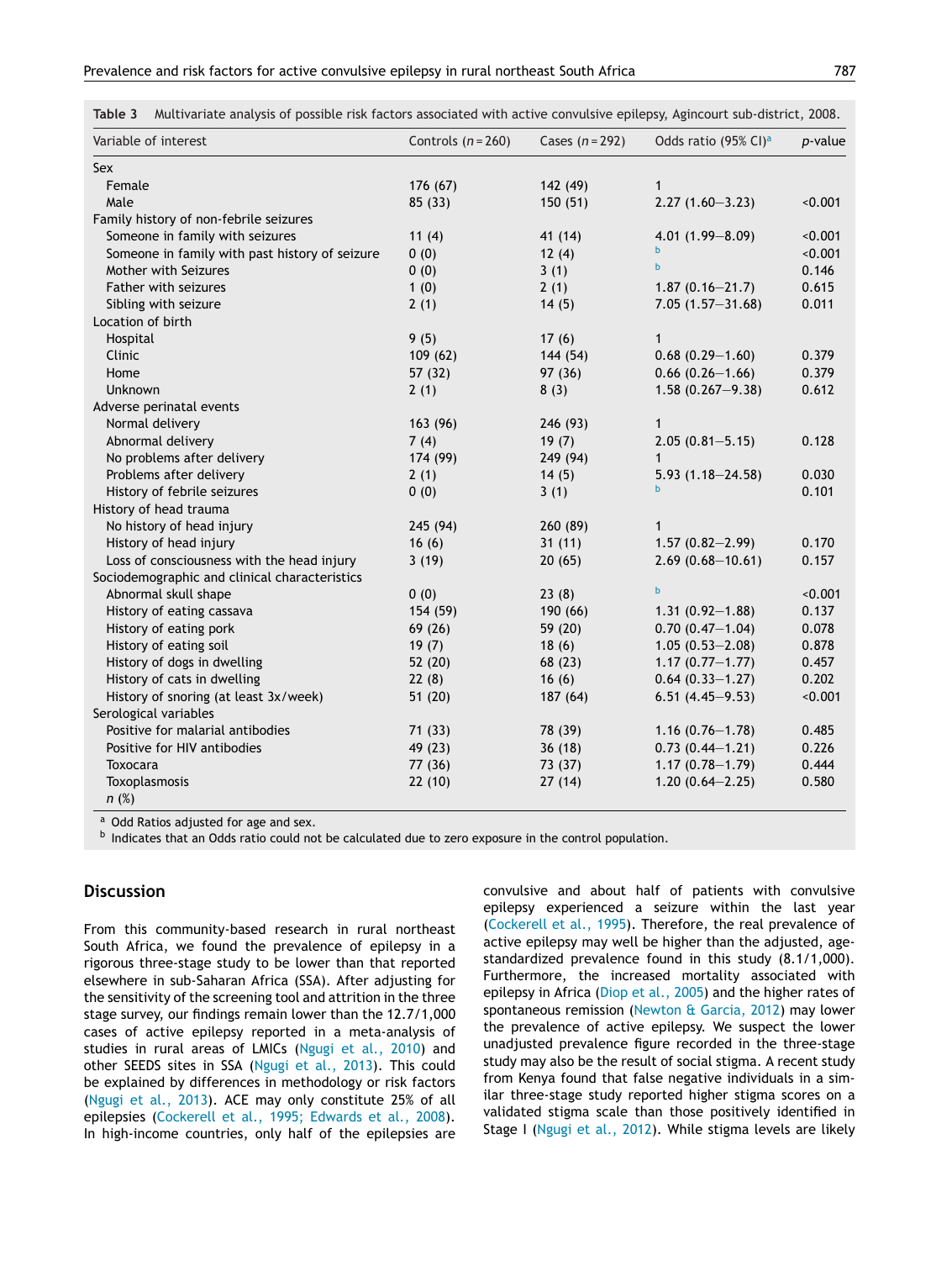<span id="page-6-0"></span>S.  $\Omega$ Age at onset Prevalence Percentage of Total Cases (%) 15 Prevalence (per 1000)  $\mathcal{S}$  $\overline{a}$  $\subseteq$ <u>ທ</u>  $\mathbf C$ 35-40-41 **10-10-20 P11-A**5 A65.55 - 3.55 15-16-20 10-15-15.80 2018-09 **Agx** , s d s s s<br>, s d s s Ageband (in years)

**Figure 3** Age of onset (bars) and prevalence with 95% confidence intervals (by 5-year age bands) of active convulsive epilepsy, Agincourt sub-district, 2008.

to vary depending on social perceptions of epilepsy, further research is needed to define the extent of under-reporting.

### **Prevalence by sex**

Epilepsy studies from SSA report varying levels of prevalence by sex ([Birbeck](#page-8-0) [&](#page-8-0) [Kalichi,](#page-8-0) [2004\).](#page-8-0) Our data suggest that males are more likely to develop epilepsy than females during the first two decades of life, perhaps due to risk factor patterns discussed below.

### **Age of onset**

These findings from rural South Africa replicate those found in Tanzania and Ethiopia as well as the other SEEDS sites (Kenya, Tanzania, Uganda and Ghana), which suggest that the highest incidence of epilepsy occurs in the first decade of life [\(Rwiza](#page-9-0) et [al.,](#page-9-0) [2005;](#page-9-0) [Tekle-Haimanot](#page-9-0) et [al.,](#page-9-0) [1997;](#page-9-0) [Ngugi](#page-9-0) et [al.,](#page-9-0) [2013\).](#page-9-0) We found the onset of epilepsy to be greatest in the first year of life, which is supported by our case-control data in which problems after delivery were associated with ACE. Underlying genetic or congenital abnormalities could possibly be important causes of epilepsy in this community. The second peak of onset during adolescence (10—15 years) may be indicative of environmental, infectious and traumatic risk factors. The increased onset during the fourth decade of life (30—39 years) may reflect the bimodal distribution of epilepsy seen in high-income countries ([World](#page-9-0) [Health](#page-9-0) [Organization,](#page-9-0) [2005\).](#page-9-0) South Africa is experiencing increasing levels of cardiovascular disease [\(Mayosi](#page-8-0) et [al.,](#page-8-0) [2009\),](#page-8-0) which may increase the incidence of epilepsy later in life, although this tends to occur at younger age in populations undergoing epidemiological transition than in high income populations [\(Connor](#page-8-0) et [al.,](#page-8-0) [2007\).](#page-8-0) Further research is needed to determine the underlying causes of symptomatic epilepsy in rural South Africa.

# **Prevalence by village of residence**

There are a number of possible reasons for the inter-village heterogeneity of the prevalence of ACE across the Agincourt sub-district. While attrition of respondents between stages did not vary significantly by village, it is possible that under-reporting of convulsions in Stage I (suggested by 10 false-negatives in the population sample) contributed to the observed village-level heterogeneity. Differences in response rates and awareness of epilepsy have been highlighted as possible causes of heterogeneity in small areas [\(Edwards](#page-8-0) et [al.,](#page-8-0) [2008\).](#page-8-0)

Genetic abnormalities, exposure to a particular environmental risk factor, or access to health facilities (in terms of perinatal care) may also contribute to the heterogeneity, as we identified several households with more than one person with epilepsy. Ultimately, however, it is possible that the heterogeneity is due to combination of factors or may reflect the actual distribution of epilepsy in a rural South African setting.

### **Factors associated with ACE**

The factors associated with ACE were different in Agincourt compared to other SEEDS sites [\(Ngugi](#page-8-0) et [al.,](#page-8-0) [2013\).](#page-8-0)

### **Sex**

We found a higher prevalence in males than in females, which replicates other studies from SSA ([Preux](#page-9-0) [&](#page-9-0) [Druet-](#page-9-0)Cabanac, [2005\).](#page-9-0) Being male may put an individual at greater risk for known risk factors, such as head injury. Within this study, males with epilepsy were twice as likely to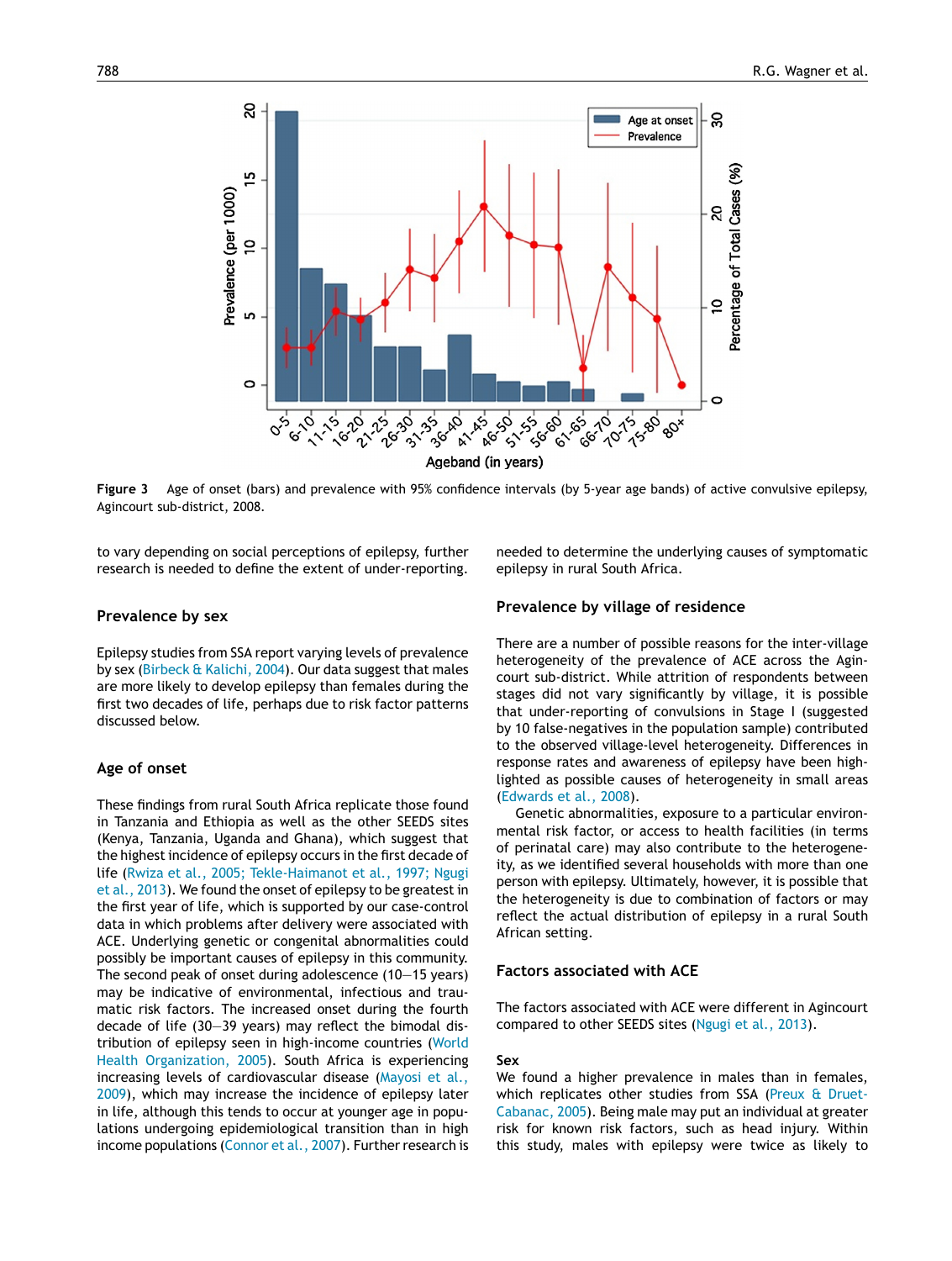have experienced a head injury than females with epilepsy. Road traffic accidents and assault—both common causes of traumatic brain injury and potential risk factors for epilepsy—were found to be leading causes of death in individuals aged 15—49 years within the Agincourt subdistrict ([Tollman](#page-9-0) et [al.,](#page-9-0) [2008\).](#page-9-0) Furthermore, it has also been reported that females are more likely to hide their epilepsy ([Preux](#page-9-0) [&](#page-9-0) [Druet-Cabanac,](#page-9-0) [2005\),](#page-9-0) which may contribute to the higher prevalence observed in males.

### **Family history of seizures**

A family history of seizures was shown to be a significant risk factor for developing convulsive epilepsy in this study, as in other studies from SSA ([Edwards](#page-8-0) et [al.,](#page-8-0) [2008;](#page-8-0) [Matuja](#page-8-0) et [al.,](#page-8-0) [2001;](#page-8-0) [Nsengiyumva](#page-8-0) et [al.,](#page-8-0) [2003\).](#page-8-0) Small numbers in our study limited exploration of relationships between family members experiencing seizures; however, this study did find that having a sibling with seizures is a significant risk factor for epilepsy. Further research could explore these relationships and the underlying etiology to assess the balance between genetic, social and environmental exposures. The large and closely related family samples in much of rural SSA could support expanded research into genetic risk factors for ACE ([Farnarier](#page-8-0) [&](#page-8-0) [Genton,](#page-8-0) [1996\).](#page-8-0)

### **Adverse perinatal events**

Problems after delivery were found to be a risk factor for developing epilepsy, while problems during delivery do not appear to be a risk factor. Studies from Tanzania and Burundi found the risk of developing ACE to be 4.5 and 1.9 times greater, respectively, after perinatal complications [\(Matuja](#page-8-0) et [al.,](#page-8-0) [2001;](#page-8-0) [Nsengiyumva](#page-8-0) et [al.,](#page-8-0) [2003\).](#page-8-0) In the current study, at least 60% of births occurred at clinics or hospitals. In this regard, rural South Africa may differ from the rest of SSA where most children are born at home without professional support ([Diop](#page-8-0) et [al.,](#page-8-0) [2003\).](#page-8-0)

#### **Snoring**

Snoring was included to detect sleep disturbance in people with epilepsy, as documented elsewhere [\(Van](#page-8-0) [Golde](#page-8-0) et [al.,](#page-8-0) [2011\).](#page-8-0) We found that snoring was significantly associated with ACE, though snoring was not associated with body mass index, age or sex. Snoring is a symptom in obstructive sleep apnea (OSA) [\(American](#page-8-0) [Sleep](#page-8-0) [Disorders](#page-8-0) [Association,](#page-8-0) [2001\)](#page-8-0) and a number of studies have found a high prevalence of sleep disorders, including OSA, in people with epilepsy ([Beran](#page-8-0) et [al.,](#page-8-0) [1999;](#page-8-0) [Marlow](#page-8-0) et [al.,](#page-8-0) [2000,](#page-8-0) [2008;](#page-8-0) [Kader](#page-8-0) et [al.,](#page-8-0) [2010\).](#page-8-0) While snoring was associated with ACE in this study, we cannot extrapolate any temporal relationship or etiological association between snoring and seizures. Furthermore, snoring may be a risk factors or a consequence of a comorbid condition, such as sleep apnea. Additional research is warranted to better understand this unusual finding.

### **Mother's experience with formal education**

In individuals <18 years of age, having a mother who attended some formal education was found to be a protective factor, which differs from earlier research in LMICs ([Hackett](#page-8-0) et [al.,](#page-8-0) [1997;](#page-8-0) [Mung'ala-Odera](#page-8-0) et [al.,](#page-8-0) [2008\).](#page-8-0) Education is often linked with higher socio-economic status, which in turn can be linked with better access to healthcare.

Further research to establish the temporality and causal pathway of a mother's education as a protective factor for her child developing ACE is warranted.

### **Infections known to be associated with ACE**

Toxocara, toxoplasmosis, HIV and malaria were not significantly associated with ACE in this study, which differs from other SEEDS sites [\(Ngugi](#page-8-0) et [al.,](#page-8-0) [2013\).](#page-8-0) None of the patients with ACE had evidence of exposure to neurocysticercosis, an established risk factor for epilepsy in other parts of Africa. These results differ markedly from the Eastern Cape province of South Africa, where an estimated 34,662 cases (95% CI: 17,167—54,068) of epilepsy related to neurocysticercosis occurred in 2004 ([Carabin](#page-8-0) et [al.,](#page-8-0) [2006\).](#page-8-0) This difference is likely the result of very little free-range pig farming within the Agincourt sub-district and regionally, coupled with some local religions forbidding consumption of pork.

### **Human immunodeficiency virus (HIV)**

Surprisingly, we did not find HIV infection to be a risk factor for ACE, even though the prevalence of HIV infection in this area is high (18% of cases and 23% of controls in this study) ([Gómez-Olivé](#page-8-0) et [al.,](#page-8-0) [2013\).](#page-8-0) While HIV was not shown to be a risk factor for ACE, studies elsewhere report new-onset seizures to be associated with HIV infection and subsequent opportunistic infections ([Satishchandra](#page-9-0) [and](#page-9-0) [Sinha,](#page-9-0) [2008\).](#page-9-0) HIV was furthermore not associated with adult onset epilepsy nor was toxoplasmosis associated with HIV in this study. Due to the cross-sectional design of this study, individuals at risk for epilepsy, because of an opportunistic infection due to HIV, may be missed due to early mortality. More research on interactions between HIV and epilepsy is indicated, particularly in the absence of opportunistic cerebral infections.

# **Conclusion**

This study, the largest population-based epilepsy study in rural South Africa to-date, found convulsive epilepsy to be less frequent in this area than in other parts of SSA, with significant heterogeneity between villages. The lower prevalence levels of epilepsy found in this study could be due to the definition of epilepsy used in this study, increased access to professional support during birth leading to reduced adverse perinatal events or lack of parasites. More than half of all patients had the onset of seizures within the first two decades of life and risk factors include a family history of seizures, problems during delivery, and a history of snoring. HIV was not found to be a risk factor for developing ACE. Given the substantial burden of epilepsy, further research on the burden, including morbidity and mortality, as well as treatment options for and economic burden of epilepsy in rural SSA is warranted.

# **Conflicts of Interest**

None of the authors has any conflicts of interest to disclose.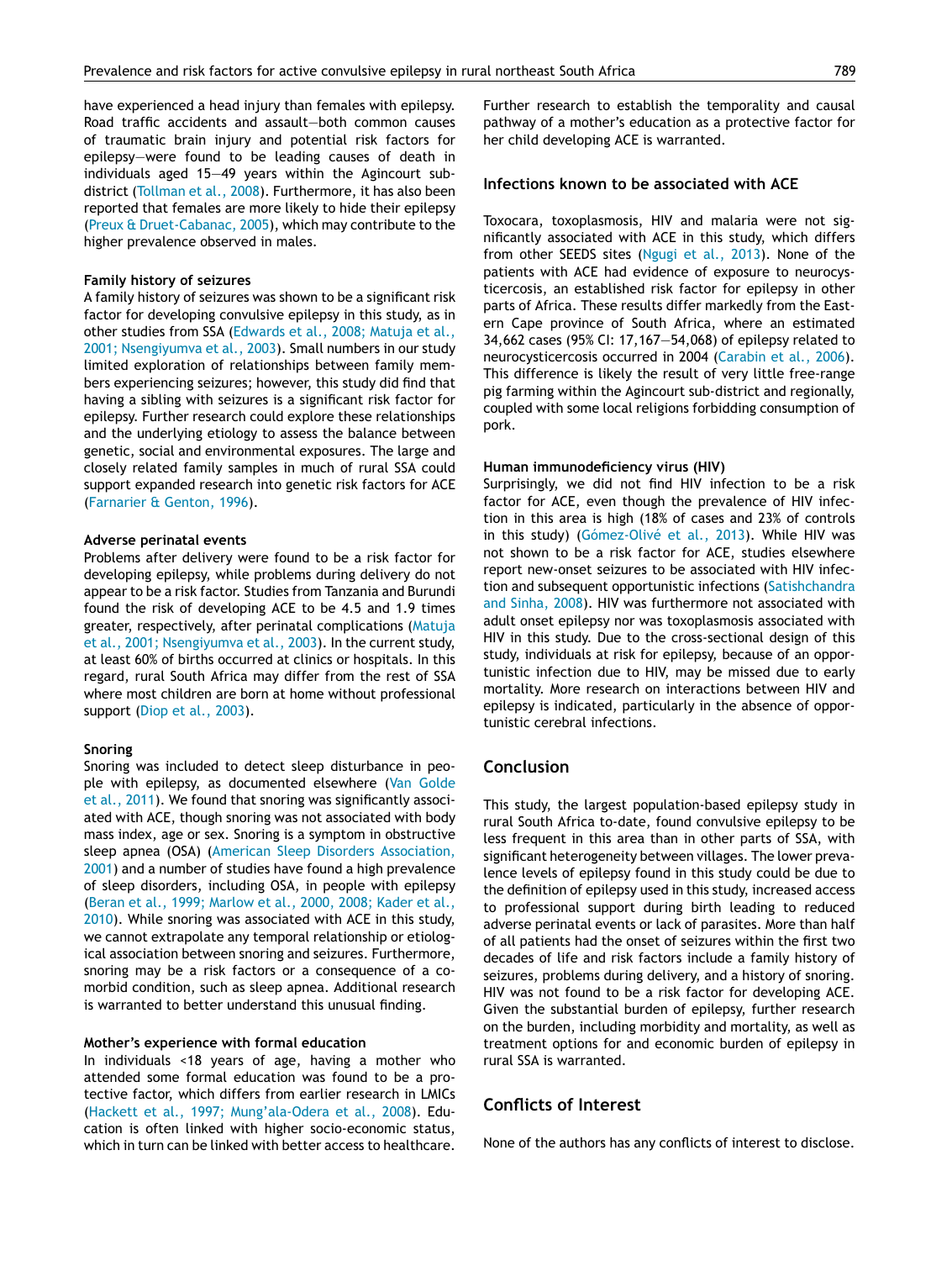### <span id="page-8-0"></span>**Acknowledgements**

Ryan Wagner acknowledges the Rotary International Foundation and the Ambassadorial Scholar Program that funded his graduate work, which forms part of this publication. This study was funded by the Wellcome Trust, UK through a Senior Clinical Fellowship awarded to Charles Newton (083744). The Agincourt HDSS is funded by the Wellcome Trust, UK (grants 058893/Z/99/A; 069683/Z/02/Z; 085477/Z/08/Z), with important contributions from the University of the Witwatersrand, the South African Medical Research Council, and the William and Flora Hewlett Foundation, National Institute on Aging (NIA) of the NIH, and Andrew W Mellon Foundation, USA. The authors wish to acknowledge Ms. Rachael Odhiambo for developing and overseeing the study's database, Eddie Chengo for assisting in the clinical examination and diagnosis of people with epilepsy, Ferella Kirkham for his suggestion to investigate snoring as a risk factor and Paul Mee for his assistance in producing the maps for this article. Thanks to the fieldworkers and supervisors of the MRC/Wits Rural Public Health and Health Transitions Research Unit involved in the SEEDS study as well as the Agincourt subdistrict population.

# **References**

- American Sleep Disorders Association (Ed.), 2001. [The](http://refhub.elsevier.com/S0920-1211(14)00017-5/sbref0005) [International](http://refhub.elsevier.com/S0920-1211(14)00017-5/sbref0005) [Classification](http://refhub.elsevier.com/S0920-1211(14)00017-5/sbref0005) [of](http://refhub.elsevier.com/S0920-1211(14)00017-5/sbref0005) [Sleep](http://refhub.elsevier.com/S0920-1211(14)00017-5/sbref0005) [Disorders,](http://refhub.elsevier.com/S0920-1211(14)00017-5/sbref0005) [Revised:](http://refhub.elsevier.com/S0920-1211(14)00017-5/sbref0005) [Diagnostics](http://refhub.elsevier.com/S0920-1211(14)00017-5/sbref0005) [and](http://refhub.elsevier.com/S0920-1211(14)00017-5/sbref0005) [Coding](http://refhub.elsevier.com/S0920-1211(14)00017-5/sbref0005) [Manual,](http://refhub.elsevier.com/S0920-1211(14)00017-5/sbref0005) [American](http://refhub.elsevier.com/S0920-1211(14)00017-5/sbref0005) [Sleep](http://refhub.elsevier.com/S0920-1211(14)00017-5/sbref0005) [Disorders](http://refhub.elsevier.com/S0920-1211(14)00017-5/sbref0005) [Association,](http://refhub.elsevier.com/S0920-1211(14)00017-5/sbref0005) [Rochester,](http://refhub.elsevier.com/S0920-1211(14)00017-5/sbref0005) [MN.](http://refhub.elsevier.com/S0920-1211(14)00017-5/sbref0005)
- Beran, R.G., Plunkett, M.J., Holland, G.J., 1999. [Interface](http://refhub.elsevier.com/S0920-1211(14)00017-5/sbref0010) [of](http://refhub.elsevier.com/S0920-1211(14)00017-5/sbref0010) [epilepsy](http://refhub.elsevier.com/S0920-1211(14)00017-5/sbref0010) [and](http://refhub.elsevier.com/S0920-1211(14)00017-5/sbref0010) [sleep](http://refhub.elsevier.com/S0920-1211(14)00017-5/sbref0010) [disorders.](http://refhub.elsevier.com/S0920-1211(14)00017-5/sbref0010) [Seizure](http://refhub.elsevier.com/S0920-1211(14)00017-5/sbref0010) [8,](http://refhub.elsevier.com/S0920-1211(14)00017-5/sbref0010) [97](http://refhub.elsevier.com/S0920-1211(14)00017-5/sbref0010)—[102.](http://refhub.elsevier.com/S0920-1211(14)00017-5/sbref0010)
- Birbeck, G.L., Kalichi, E.M.N., 2004. [Epilepsy](http://refhub.elsevier.com/S0920-1211(14)00017-5/sbref0015) [prevalence](http://refhub.elsevier.com/S0920-1211(14)00017-5/sbref0015) [in](http://refhub.elsevier.com/S0920-1211(14)00017-5/sbref0015) [rural](http://refhub.elsevier.com/S0920-1211(14)00017-5/sbref0015) [Zambia:](http://refhub.elsevier.com/S0920-1211(14)00017-5/sbref0015) [a](http://refhub.elsevier.com/S0920-1211(14)00017-5/sbref0015) [door-to-door](http://refhub.elsevier.com/S0920-1211(14)00017-5/sbref0015) [survey.](http://refhub.elsevier.com/S0920-1211(14)00017-5/sbref0015) [Trop.](http://refhub.elsevier.com/S0920-1211(14)00017-5/sbref0015) [Med.](http://refhub.elsevier.com/S0920-1211(14)00017-5/sbref0015) [Int.](http://refhub.elsevier.com/S0920-1211(14)00017-5/sbref0015) [Health](http://refhub.elsevier.com/S0920-1211(14)00017-5/sbref0015) [9,](http://refhub.elsevier.com/S0920-1211(14)00017-5/sbref0015) [92](http://refhub.elsevier.com/S0920-1211(14)00017-5/sbref0015)—[95.](http://refhub.elsevier.com/S0920-1211(14)00017-5/sbref0015)
- Carabin, H., Krecek, R., Cowan, L., Michael, L., Foyaca-Sibat, H., Nash, T., Willingham, A.L., 2006. [Estimation](http://refhub.elsevier.com/S0920-1211(14)00017-5/sbref0020) [of](http://refhub.elsevier.com/S0920-1211(14)00017-5/sbref0020) [the](http://refhub.elsevier.com/S0920-1211(14)00017-5/sbref0020) [cost](http://refhub.elsevier.com/S0920-1211(14)00017-5/sbref0020) [of](http://refhub.elsevier.com/S0920-1211(14)00017-5/sbref0020) *[Tae](http://refhub.elsevier.com/S0920-1211(14)00017-5/sbref0020)[nia](http://refhub.elsevier.com/S0920-1211(14)00017-5/sbref0020) [solium](http://refhub.elsevier.com/S0920-1211(14)00017-5/sbref0020)* [cysticercosis](http://refhub.elsevier.com/S0920-1211(14)00017-5/sbref0020) [in](http://refhub.elsevier.com/S0920-1211(14)00017-5/sbref0020) [Eastern](http://refhub.elsevier.com/S0920-1211(14)00017-5/sbref0020) [Cape](http://refhub.elsevier.com/S0920-1211(14)00017-5/sbref0020) [province,](http://refhub.elsevier.com/S0920-1211(14)00017-5/sbref0020) [South](http://refhub.elsevier.com/S0920-1211(14)00017-5/sbref0020) [Africa.](http://refhub.elsevier.com/S0920-1211(14)00017-5/sbref0020) [Trop.](http://refhub.elsevier.com/S0920-1211(14)00017-5/sbref0020) [Med.](http://refhub.elsevier.com/S0920-1211(14)00017-5/sbref0020) [Int.](http://refhub.elsevier.com/S0920-1211(14)00017-5/sbref0020) [Health](http://refhub.elsevier.com/S0920-1211(14)00017-5/sbref0020) [11,](http://refhub.elsevier.com/S0920-1211(14)00017-5/sbref0020) [906—916.](http://refhub.elsevier.com/S0920-1211(14)00017-5/sbref0020)
- Carter, J.A., Neville, B.G.R., White, S., Ross, A.J., Otieno, G., Mturi, N., Musumba, C., Newton, C.R.J.C., 2004. [Increased](http://refhub.elsevier.com/S0920-1211(14)00017-5/sbref0025) [prevalence](http://refhub.elsevier.com/S0920-1211(14)00017-5/sbref0025) [of](http://refhub.elsevier.com/S0920-1211(14)00017-5/sbref0025) [epilepsy](http://refhub.elsevier.com/S0920-1211(14)00017-5/sbref0025) [associated](http://refhub.elsevier.com/S0920-1211(14)00017-5/sbref0025) [with](http://refhub.elsevier.com/S0920-1211(14)00017-5/sbref0025) [severe](http://refhub.elsevier.com/S0920-1211(14)00017-5/sbref0025) [falciparum](http://refhub.elsevier.com/S0920-1211(14)00017-5/sbref0025) [malaria](http://refhub.elsevier.com/S0920-1211(14)00017-5/sbref0025) [in](http://refhub.elsevier.com/S0920-1211(14)00017-5/sbref0025) [chil](http://refhub.elsevier.com/S0920-1211(14)00017-5/sbref0025)[dren.](http://refhub.elsevier.com/S0920-1211(14)00017-5/sbref0025) [Epilepsia](http://refhub.elsevier.com/S0920-1211(14)00017-5/sbref0025) [45,](http://refhub.elsevier.com/S0920-1211(14)00017-5/sbref0025) [978—981.](http://refhub.elsevier.com/S0920-1211(14)00017-5/sbref0025)
- Cockerell, O.C., Eckle, I., Goodridge, D.M., Sander, J.W., Shorvon, S.D., 1995. [Epilepsy](http://refhub.elsevier.com/S0920-1211(14)00017-5/sbref0030) [in](http://refhub.elsevier.com/S0920-1211(14)00017-5/sbref0030) [a](http://refhub.elsevier.com/S0920-1211(14)00017-5/sbref0030) [population](http://refhub.elsevier.com/S0920-1211(14)00017-5/sbref0030) [of](http://refhub.elsevier.com/S0920-1211(14)00017-5/sbref0030) [6000](http://refhub.elsevier.com/S0920-1211(14)00017-5/sbref0030) [re-examined:](http://refhub.elsevier.com/S0920-1211(14)00017-5/sbref0030) [secular](http://refhub.elsevier.com/S0920-1211(14)00017-5/sbref0030) [trends](http://refhub.elsevier.com/S0920-1211(14)00017-5/sbref0030) [in](http://refhub.elsevier.com/S0920-1211(14)00017-5/sbref0030) [first](http://refhub.elsevier.com/S0920-1211(14)00017-5/sbref0030) [attendance](http://refhub.elsevier.com/S0920-1211(14)00017-5/sbref0030) [rates,](http://refhub.elsevier.com/S0920-1211(14)00017-5/sbref0030) [prevalence,](http://refhub.elsevier.com/S0920-1211(14)00017-5/sbref0030) [and](http://refhub.elsevier.com/S0920-1211(14)00017-5/sbref0030) [prognosis.](http://refhub.elsevier.com/S0920-1211(14)00017-5/sbref0030) [J.](http://refhub.elsevier.com/S0920-1211(14)00017-5/sbref0030) [Neurol.](http://refhub.elsevier.com/S0920-1211(14)00017-5/sbref0030) [Neurosurg.](http://refhub.elsevier.com/S0920-1211(14)00017-5/sbref0030) [Psychiatry](http://refhub.elsevier.com/S0920-1211(14)00017-5/sbref0030) [58,](http://refhub.elsevier.com/S0920-1211(14)00017-5/sbref0030) [570—576.](http://refhub.elsevier.com/S0920-1211(14)00017-5/sbref0030)
- Connor, M.D., Walker, R., Modi, G., Warlow, C.P., 2007. [Burden](http://refhub.elsevier.com/S0920-1211(14)00017-5/sbref0035) [of](http://refhub.elsevier.com/S0920-1211(14)00017-5/sbref0035) [stroke](http://refhub.elsevier.com/S0920-1211(14)00017-5/sbref0035) [in](http://refhub.elsevier.com/S0920-1211(14)00017-5/sbref0035) [black](http://refhub.elsevier.com/S0920-1211(14)00017-5/sbref0035) [populations](http://refhub.elsevier.com/S0920-1211(14)00017-5/sbref0035) [in](http://refhub.elsevier.com/S0920-1211(14)00017-5/sbref0035) [sub-Saharan](http://refhub.elsevier.com/S0920-1211(14)00017-5/sbref0035) [Africa.](http://refhub.elsevier.com/S0920-1211(14)00017-5/sbref0035) [Lancet](http://refhub.elsevier.com/S0920-1211(14)00017-5/sbref0035) [Neurol.](http://refhub.elsevier.com/S0920-1211(14)00017-5/sbref0035) [6,](http://refhub.elsevier.com/S0920-1211(14)00017-5/sbref0035) [269—278.](http://refhub.elsevier.com/S0920-1211(14)00017-5/sbref0035)
- Diop, A.G., De Boer, H.M., Mandlhate, C., Prilipko, L., Meinardi, H., 2003. [The](http://refhub.elsevier.com/S0920-1211(14)00017-5/sbref0040) [global](http://refhub.elsevier.com/S0920-1211(14)00017-5/sbref0040) [campaign](http://refhub.elsevier.com/S0920-1211(14)00017-5/sbref0040) [against](http://refhub.elsevier.com/S0920-1211(14)00017-5/sbref0040) [epilepsy](http://refhub.elsevier.com/S0920-1211(14)00017-5/sbref0040) [in](http://refhub.elsevier.com/S0920-1211(14)00017-5/sbref0040) [Africa.](http://refhub.elsevier.com/S0920-1211(14)00017-5/sbref0040) [Acta](http://refhub.elsevier.com/S0920-1211(14)00017-5/sbref0040) [Trop.](http://refhub.elsevier.com/S0920-1211(14)00017-5/sbref0040) [87,](http://refhub.elsevier.com/S0920-1211(14)00017-5/sbref0040) [149](http://refhub.elsevier.com/S0920-1211(14)00017-5/sbref0040)—[159.](http://refhub.elsevier.com/S0920-1211(14)00017-5/sbref0040)
- Diop, A., Hesdorffer, D., Logroscino, G., Hauser, W., 2005. [Epilepsy](http://refhub.elsevier.com/S0920-1211(14)00017-5/sbref0045) [and](http://refhub.elsevier.com/S0920-1211(14)00017-5/sbref0045) [mortality](http://refhub.elsevier.com/S0920-1211(14)00017-5/sbref0045) [in](http://refhub.elsevier.com/S0920-1211(14)00017-5/sbref0045) [Africa:](http://refhub.elsevier.com/S0920-1211(14)00017-5/sbref0045) [a](http://refhub.elsevier.com/S0920-1211(14)00017-5/sbref0045) [review](http://refhub.elsevier.com/S0920-1211(14)00017-5/sbref0045) [of](http://refhub.elsevier.com/S0920-1211(14)00017-5/sbref0045) [the](http://refhub.elsevier.com/S0920-1211(14)00017-5/sbref0045) [literature.](http://refhub.elsevier.com/S0920-1211(14)00017-5/sbref0045) [Epilepsia](http://refhub.elsevier.com/S0920-1211(14)00017-5/sbref0045) [46,](http://refhub.elsevier.com/S0920-1211(14)00017-5/sbref0045) [33—35.](http://refhub.elsevier.com/S0920-1211(14)00017-5/sbref0045)
- Edwards, T., Scott, A.G., Munyoki, G., Chengo, E., Bauni, E., Kwasa, T., Sander, L.W., Neville, B.G., Newton, C.R., 2008. [Active](http://refhub.elsevier.com/S0920-1211(14)00017-5/sbref0050) [convulsive](http://refhub.elsevier.com/S0920-1211(14)00017-5/sbref0050) [epilepsy](http://refhub.elsevier.com/S0920-1211(14)00017-5/sbref0050) [in](http://refhub.elsevier.com/S0920-1211(14)00017-5/sbref0050) [a](http://refhub.elsevier.com/S0920-1211(14)00017-5/sbref0050) [rural](http://refhub.elsevier.com/S0920-1211(14)00017-5/sbref0050) [district](http://refhub.elsevier.com/S0920-1211(14)00017-5/sbref0050) [of](http://refhub.elsevier.com/S0920-1211(14)00017-5/sbref0050) [Kenya:](http://refhub.elsevier.com/S0920-1211(14)00017-5/sbref0050) [a](http://refhub.elsevier.com/S0920-1211(14)00017-5/sbref0050) [study](http://refhub.elsevier.com/S0920-1211(14)00017-5/sbref0050) [of](http://refhub.elsevier.com/S0920-1211(14)00017-5/sbref0050) [preva](http://refhub.elsevier.com/S0920-1211(14)00017-5/sbref0050)[lence](http://refhub.elsevier.com/S0920-1211(14)00017-5/sbref0050) [and](http://refhub.elsevier.com/S0920-1211(14)00017-5/sbref0050) [possible](http://refhub.elsevier.com/S0920-1211(14)00017-5/sbref0050) [risk](http://refhub.elsevier.com/S0920-1211(14)00017-5/sbref0050) [factors.](http://refhub.elsevier.com/S0920-1211(14)00017-5/sbref0050) [Lancet](http://refhub.elsevier.com/S0920-1211(14)00017-5/sbref0050) [7,](http://refhub.elsevier.com/S0920-1211(14)00017-5/sbref0050) [50](http://refhub.elsevier.com/S0920-1211(14)00017-5/sbref0050)—[56.](http://refhub.elsevier.com/S0920-1211(14)00017-5/sbref0050)
- Farnarier, G., Genton, P., 1996. [Genetic](http://refhub.elsevier.com/S0920-1211(14)00017-5/sbref0055) [aspects](http://refhub.elsevier.com/S0920-1211(14)00017-5/sbref0055) [of](http://refhub.elsevier.com/S0920-1211(14)00017-5/sbref0055) [epilepsy](http://refhub.elsevier.com/S0920-1211(14)00017-5/sbref0055) [in](http://refhub.elsevier.com/S0920-1211(14)00017-5/sbref0055) [devel](http://refhub.elsevier.com/S0920-1211(14)00017-5/sbref0055)[oping](http://refhub.elsevier.com/S0920-1211(14)00017-5/sbref0055) [countries.](http://refhub.elsevier.com/S0920-1211(14)00017-5/sbref0055) [Epicadec](http://refhub.elsevier.com/S0920-1211(14)00017-5/sbref0055) [News](http://refhub.elsevier.com/S0920-1211(14)00017-5/sbref0055) [8,](http://refhub.elsevier.com/S0920-1211(14)00017-5/sbref0055) [4—5.](http://refhub.elsevier.com/S0920-1211(14)00017-5/sbref0055)
- Van Golde, E.G., Gutter, A., De Weerd, T.A.W., 2011. [Sleep](http://refhub.elsevier.com/S0920-1211(14)00017-5/sbref0060) [dis](http://refhub.elsevier.com/S0920-1211(14)00017-5/sbref0060)[turbances](http://refhub.elsevier.com/S0920-1211(14)00017-5/sbref0060) [in](http://refhub.elsevier.com/S0920-1211(14)00017-5/sbref0060) [people](http://refhub.elsevier.com/S0920-1211(14)00017-5/sbref0060) [with](http://refhub.elsevier.com/S0920-1211(14)00017-5/sbref0060) [epilepsy;](http://refhub.elsevier.com/S0920-1211(14)00017-5/sbref0060) [prevalence,](http://refhub.elsevier.com/S0920-1211(14)00017-5/sbref0060) [impact](http://refhub.elsevier.com/S0920-1211(14)00017-5/sbref0060) [and](http://refhub.elsevier.com/S0920-1211(14)00017-5/sbref0060) [treatment.](http://refhub.elsevier.com/S0920-1211(14)00017-5/sbref0060) [Sleep](http://refhub.elsevier.com/S0920-1211(14)00017-5/sbref0060) [Med.](http://refhub.elsevier.com/S0920-1211(14)00017-5/sbref0060) [Rev.](http://refhub.elsevier.com/S0920-1211(14)00017-5/sbref0060) [15,](http://refhub.elsevier.com/S0920-1211(14)00017-5/sbref0060) [357—368.](http://refhub.elsevier.com/S0920-1211(14)00017-5/sbref0060)
- Gómez-Olivé, F.X., Angotti, N., Houle, B., Klipstein-Grobusch, K., Kabudula, C., Menken, J., Williams, J., Tollman, S., Clark, S., 2013. [Prevalence](http://refhub.elsevier.com/S0920-1211(14)00017-5/sbref0065) [of](http://refhub.elsevier.com/S0920-1211(14)00017-5/sbref0065) [HIV](http://refhub.elsevier.com/S0920-1211(14)00017-5/sbref0065) [among](http://refhub.elsevier.com/S0920-1211(14)00017-5/sbref0065) [ages](http://refhub.elsevier.com/S0920-1211(14)00017-5/sbref0065) [15](http://refhub.elsevier.com/S0920-1211(14)00017-5/sbref0065) [and](http://refhub.elsevier.com/S0920-1211(14)00017-5/sbref0065) [older](http://refhub.elsevier.com/S0920-1211(14)00017-5/sbref0065) [in](http://refhub.elsevier.com/S0920-1211(14)00017-5/sbref0065) [rural](http://refhub.elsevier.com/S0920-1211(14)00017-5/sbref0065) [South](http://refhub.elsevier.com/S0920-1211(14)00017-5/sbref0065) [Africa.](http://refhub.elsevier.com/S0920-1211(14)00017-5/sbref0065) [AIDS](http://refhub.elsevier.com/S0920-1211(14)00017-5/sbref0065) [Care](http://refhub.elsevier.com/S0920-1211(14)00017-5/sbref0065) [25,](http://refhub.elsevier.com/S0920-1211(14)00017-5/sbref0065) [1122—1128.](http://refhub.elsevier.com/S0920-1211(14)00017-5/sbref0065)
- Hackett, R.J., Hackett, L., Bhakta, P., 1997. [The](http://refhub.elsevier.com/S0920-1211(14)00017-5/sbref0070) [prevalence](http://refhub.elsevier.com/S0920-1211(14)00017-5/sbref0070) [and](http://refhub.elsevier.com/S0920-1211(14)00017-5/sbref0070) [associated](http://refhub.elsevier.com/S0920-1211(14)00017-5/sbref0070) [factors](http://refhub.elsevier.com/S0920-1211(14)00017-5/sbref0070) [of](http://refhub.elsevier.com/S0920-1211(14)00017-5/sbref0070) [epilepsy](http://refhub.elsevier.com/S0920-1211(14)00017-5/sbref0070) [in](http://refhub.elsevier.com/S0920-1211(14)00017-5/sbref0070) [children](http://refhub.elsevier.com/S0920-1211(14)00017-5/sbref0070) [in](http://refhub.elsevier.com/S0920-1211(14)00017-5/sbref0070) [Calicut](http://refhub.elsevier.com/S0920-1211(14)00017-5/sbref0070) [District,](http://refhub.elsevier.com/S0920-1211(14)00017-5/sbref0070) [Kerala,](http://refhub.elsevier.com/S0920-1211(14)00017-5/sbref0070) [India.](http://refhub.elsevier.com/S0920-1211(14)00017-5/sbref0070) [Acta](http://refhub.elsevier.com/S0920-1211(14)00017-5/sbref0070) [Paediatr.](http://refhub.elsevier.com/S0920-1211(14)00017-5/sbref0070) [86,](http://refhub.elsevier.com/S0920-1211(14)00017-5/sbref0070) [1257—1260.](http://refhub.elsevier.com/S0920-1211(14)00017-5/sbref0070)
- Kader, A.El, Shaheen, H., Gohary, A.El., 2010. [Clinical](http://refhub.elsevier.com/S0920-1211(14)00017-5/sbref0080) [relevance](http://refhub.elsevier.com/S0920-1211(14)00017-5/sbref0080) [of](http://refhub.elsevier.com/S0920-1211(14)00017-5/sbref0080) [obstructive](http://refhub.elsevier.com/S0920-1211(14)00017-5/sbref0080) [sleep](http://refhub.elsevier.com/S0920-1211(14)00017-5/sbref0080) [apnea](http://refhub.elsevier.com/S0920-1211(14)00017-5/sbref0080) [in](http://refhub.elsevier.com/S0920-1211(14)00017-5/sbref0080) [epilepsy.](http://refhub.elsevier.com/S0920-1211(14)00017-5/sbref0080) [Egypt.](http://refhub.elsevier.com/S0920-1211(14)00017-5/sbref0080) [J.](http://refhub.elsevier.com/S0920-1211(14)00017-5/sbref0080) [Neurol.](http://refhub.elsevier.com/S0920-1211(14)00017-5/sbref0080) [Psychiatry](http://refhub.elsevier.com/S0920-1211(14)00017-5/sbref0080) [Neurosurg.](http://refhub.elsevier.com/S0920-1211(14)00017-5/sbref0080) [47,](http://refhub.elsevier.com/S0920-1211(14)00017-5/sbref0080) [461—469.](http://refhub.elsevier.com/S0920-1211(14)00017-5/sbref0080)
- Kahn, K., Collinson, M., Gomez-Olive, F.X., Mokoena, O., Twine, R., Mee, P., Afolbai, S.A., Clark, B.D., Kabudula, C.W., Khosa, A., Khoza, S., Shabangu, M.G., Silaule, B., Tibane, J.B., Wagner, R.G., Garenne, M.L., Clark, S.J., Tollman, S.M., 2012. [Profile:](http://refhub.elsevier.com/S0920-1211(14)00017-5/sbref0085) [Agincourt](http://refhub.elsevier.com/S0920-1211(14)00017-5/sbref0085) [health](http://refhub.elsevier.com/S0920-1211(14)00017-5/sbref0085) [and](http://refhub.elsevier.com/S0920-1211(14)00017-5/sbref0085) [socio-demographic](http://refhub.elsevier.com/S0920-1211(14)00017-5/sbref0085) [surveillance](http://refhub.elsevier.com/S0920-1211(14)00017-5/sbref0085) [system.](http://refhub.elsevier.com/S0920-1211(14)00017-5/sbref0085) [Int.](http://refhub.elsevier.com/S0920-1211(14)00017-5/sbref0085) [J.](http://refhub.elsevier.com/S0920-1211(14)00017-5/sbref0085) [Epidemiol.](http://refhub.elsevier.com/S0920-1211(14)00017-5/sbref0085) [41,](http://refhub.elsevier.com/S0920-1211(14)00017-5/sbref0085) [988—1001.](http://refhub.elsevier.com/S0920-1211(14)00017-5/sbref0085)
- Liesenfeld, O., Press, C., Flanders, R., Ramirez, R., Remington, J.S., 1996. [Study](http://refhub.elsevier.com/S0920-1211(14)00017-5/sbref0090) [of](http://refhub.elsevier.com/S0920-1211(14)00017-5/sbref0090) [Abbott](http://refhub.elsevier.com/S0920-1211(14)00017-5/sbref0090) [Toxo](http://refhub.elsevier.com/S0920-1211(14)00017-5/sbref0090) [IMx](http://refhub.elsevier.com/S0920-1211(14)00017-5/sbref0090) [System](http://refhub.elsevier.com/S0920-1211(14)00017-5/sbref0090) [for](http://refhub.elsevier.com/S0920-1211(14)00017-5/sbref0090) [detection](http://refhub.elsevier.com/S0920-1211(14)00017-5/sbref0090) [of](http://refhub.elsevier.com/S0920-1211(14)00017-5/sbref0090) [Immunoglobulin](http://refhub.elsevier.com/S0920-1211(14)00017-5/sbref0090) [G](http://refhub.elsevier.com/S0920-1211(14)00017-5/sbref0090) [and](http://refhub.elsevier.com/S0920-1211(14)00017-5/sbref0090) [Immunoglobulin](http://refhub.elsevier.com/S0920-1211(14)00017-5/sbref0090) [M](http://refhub.elsevier.com/S0920-1211(14)00017-5/sbref0090) [toxoplasma](http://refhub.elsevier.com/S0920-1211(14)00017-5/sbref0090) [anti](http://refhub.elsevier.com/S0920-1211(14)00017-5/sbref0090)[bodies:](http://refhub.elsevier.com/S0920-1211(14)00017-5/sbref0090) [value](http://refhub.elsevier.com/S0920-1211(14)00017-5/sbref0090) [of](http://refhub.elsevier.com/S0920-1211(14)00017-5/sbref0090) [confirmatory](http://refhub.elsevier.com/S0920-1211(14)00017-5/sbref0090) [testing](http://refhub.elsevier.com/S0920-1211(14)00017-5/sbref0090) [for](http://refhub.elsevier.com/S0920-1211(14)00017-5/sbref0090) [diagnosis](http://refhub.elsevier.com/S0920-1211(14)00017-5/sbref0090) [of](http://refhub.elsevier.com/S0920-1211(14)00017-5/sbref0090) [acute](http://refhub.elsevier.com/S0920-1211(14)00017-5/sbref0090) [toxoplasmosis.](http://refhub.elsevier.com/S0920-1211(14)00017-5/sbref0090) [J.](http://refhub.elsevier.com/S0920-1211(14)00017-5/sbref0090) [Clin.](http://refhub.elsevier.com/S0920-1211(14)00017-5/sbref0090) [Microbiol.](http://refhub.elsevier.com/S0920-1211(14)00017-5/sbref0090) [34,](http://refhub.elsevier.com/S0920-1211(14)00017-5/sbref0090) [2526—2530.](http://refhub.elsevier.com/S0920-1211(14)00017-5/sbref0090)
- Marlow, B.A., Levy, K., Maturen, K., Bowes, R., 2000. [Obstructive](http://refhub.elsevier.com/S0920-1211(14)00017-5/sbref0095) [sleep](http://refhub.elsevier.com/S0920-1211(14)00017-5/sbref0095) [apnea](http://refhub.elsevier.com/S0920-1211(14)00017-5/sbref0095) [is](http://refhub.elsevier.com/S0920-1211(14)00017-5/sbref0095) [common](http://refhub.elsevier.com/S0920-1211(14)00017-5/sbref0095) [in](http://refhub.elsevier.com/S0920-1211(14)00017-5/sbref0095) [medically](http://refhub.elsevier.com/S0920-1211(14)00017-5/sbref0095) [refractory](http://refhub.elsevier.com/S0920-1211(14)00017-5/sbref0095) [epilepsy](http://refhub.elsevier.com/S0920-1211(14)00017-5/sbref0095) [patients.](http://refhub.elsevier.com/S0920-1211(14)00017-5/sbref0095) [Neurology](http://refhub.elsevier.com/S0920-1211(14)00017-5/sbref0095) [55,](http://refhub.elsevier.com/S0920-1211(14)00017-5/sbref0095) [1002](http://refhub.elsevier.com/S0920-1211(14)00017-5/sbref0095)—[1007.](http://refhub.elsevier.com/S0920-1211(14)00017-5/sbref0095)
- Marlow, B.A., Foldvary-Schaefer, N., Vaughn, B.V., Selwa, L.M., Chervin, R.D., Weatherwax, K.J., Wang, L., Song, Y., 2008. [Treating](http://refhub.elsevier.com/S0920-1211(14)00017-5/sbref0100) [obstructive](http://refhub.elsevier.com/S0920-1211(14)00017-5/sbref0100) [sleep](http://refhub.elsevier.com/S0920-1211(14)00017-5/sbref0100) [apnea](http://refhub.elsevier.com/S0920-1211(14)00017-5/sbref0100) [in](http://refhub.elsevier.com/S0920-1211(14)00017-5/sbref0100) [adults](http://refhub.elsevier.com/S0920-1211(14)00017-5/sbref0100) [with](http://refhub.elsevier.com/S0920-1211(14)00017-5/sbref0100) [epilepsy:](http://refhub.elsevier.com/S0920-1211(14)00017-5/sbref0100) [a](http://refhub.elsevier.com/S0920-1211(14)00017-5/sbref0100) [ran](http://refhub.elsevier.com/S0920-1211(14)00017-5/sbref0100)[domized](http://refhub.elsevier.com/S0920-1211(14)00017-5/sbref0100) [pilot](http://refhub.elsevier.com/S0920-1211(14)00017-5/sbref0100) [trial.](http://refhub.elsevier.com/S0920-1211(14)00017-5/sbref0100) [Neurology](http://refhub.elsevier.com/S0920-1211(14)00017-5/sbref0100) [71,](http://refhub.elsevier.com/S0920-1211(14)00017-5/sbref0100) [572—577.](http://refhub.elsevier.com/S0920-1211(14)00017-5/sbref0100)
- Matuja, W.B., Kilonzo, G., Mbena, P., Mwango'mbola, R.L., Wong, P., Goodfellow, P., Jilek-Aall, L., 2001. [Risk](http://refhub.elsevier.com/S0920-1211(14)00017-5/sbref0105) [factors](http://refhub.elsevier.com/S0920-1211(14)00017-5/sbref0105) [for](http://refhub.elsevier.com/S0920-1211(14)00017-5/sbref0105) [epilepsy](http://refhub.elsevier.com/S0920-1211(14)00017-5/sbref0105) [in](http://refhub.elsevier.com/S0920-1211(14)00017-5/sbref0105) [a](http://refhub.elsevier.com/S0920-1211(14)00017-5/sbref0105) [rural](http://refhub.elsevier.com/S0920-1211(14)00017-5/sbref0105) [area](http://refhub.elsevier.com/S0920-1211(14)00017-5/sbref0105) [in](http://refhub.elsevier.com/S0920-1211(14)00017-5/sbref0105) [Tanzania.](http://refhub.elsevier.com/S0920-1211(14)00017-5/sbref0105) [A](http://refhub.elsevier.com/S0920-1211(14)00017-5/sbref0105) [community-based](http://refhub.elsevier.com/S0920-1211(14)00017-5/sbref0105) [case-control](http://refhub.elsevier.com/S0920-1211(14)00017-5/sbref0105) [study.](http://refhub.elsevier.com/S0920-1211(14)00017-5/sbref0105) [Neuroepidemiology](http://refhub.elsevier.com/S0920-1211(14)00017-5/sbref0105) [20,](http://refhub.elsevier.com/S0920-1211(14)00017-5/sbref0105) [242—247.](http://refhub.elsevier.com/S0920-1211(14)00017-5/sbref0105)
- Mayosi, B.M., Flisher, A.J., Lalloo, U.G., Sitas, F., Tollman, S.M., Bradshaw, D., 2009. [The](http://refhub.elsevier.com/S0920-1211(14)00017-5/sbref0110) [burden](http://refhub.elsevier.com/S0920-1211(14)00017-5/sbref0110) [of](http://refhub.elsevier.com/S0920-1211(14)00017-5/sbref0110) [non-communicable](http://refhub.elsevier.com/S0920-1211(14)00017-5/sbref0110) [diseases](http://refhub.elsevier.com/S0920-1211(14)00017-5/sbref0110) [in](http://refhub.elsevier.com/S0920-1211(14)00017-5/sbref0110) [South](http://refhub.elsevier.com/S0920-1211(14)00017-5/sbref0110) [Africa.](http://refhub.elsevier.com/S0920-1211(14)00017-5/sbref0110) [Lancet](http://refhub.elsevier.com/S0920-1211(14)00017-5/sbref0110) [374,](http://refhub.elsevier.com/S0920-1211(14)00017-5/sbref0110) [934](http://refhub.elsevier.com/S0920-1211(14)00017-5/sbref0110)—[947.](http://refhub.elsevier.com/S0920-1211(14)00017-5/sbref0110)
- Mung'ala-Odera, V., White, S., Meehan, R., Otieno, G., Njuguna, P., Mturi, N., Edwards, T., Neville, B.G., Newton, C.R.J.C., 2008. [Prevalence,](http://refhub.elsevier.com/S0920-1211(14)00017-5/sbref0115) [incidence](http://refhub.elsevier.com/S0920-1211(14)00017-5/sbref0115) [and](http://refhub.elsevier.com/S0920-1211(14)00017-5/sbref0115) [risk](http://refhub.elsevier.com/S0920-1211(14)00017-5/sbref0115) [factors](http://refhub.elsevier.com/S0920-1211(14)00017-5/sbref0115) [of](http://refhub.elsevier.com/S0920-1211(14)00017-5/sbref0115) [epilepsy](http://refhub.elsevier.com/S0920-1211(14)00017-5/sbref0115) [in](http://refhub.elsevier.com/S0920-1211(14)00017-5/sbref0115) [older](http://refhub.elsevier.com/S0920-1211(14)00017-5/sbref0115) [chil](http://refhub.elsevier.com/S0920-1211(14)00017-5/sbref0115)[dren](http://refhub.elsevier.com/S0920-1211(14)00017-5/sbref0115) [in](http://refhub.elsevier.com/S0920-1211(14)00017-5/sbref0115) [rural](http://refhub.elsevier.com/S0920-1211(14)00017-5/sbref0115) [Kenya.](http://refhub.elsevier.com/S0920-1211(14)00017-5/sbref0115) [Seizure](http://refhub.elsevier.com/S0920-1211(14)00017-5/sbref0115) [17,](http://refhub.elsevier.com/S0920-1211(14)00017-5/sbref0115) [396](http://refhub.elsevier.com/S0920-1211(14)00017-5/sbref0115)—[404.](http://refhub.elsevier.com/S0920-1211(14)00017-5/sbref0115)
- Murray, C.J., Vos, T., Lozano, R., Naghavi, M., Flaxman, A.D., Michaud, C., Ezzati, M., et al., 2012. [Disability](http://refhub.elsevier.com/S0920-1211(14)00017-5/sbref0120)[adjusted](http://refhub.elsevier.com/S0920-1211(14)00017-5/sbref0120) [life](http://refhub.elsevier.com/S0920-1211(14)00017-5/sbref0120) [years](http://refhub.elsevier.com/S0920-1211(14)00017-5/sbref0120) [\(DALYs\)](http://refhub.elsevier.com/S0920-1211(14)00017-5/sbref0120) [for](http://refhub.elsevier.com/S0920-1211(14)00017-5/sbref0120) [291](http://refhub.elsevier.com/S0920-1211(14)00017-5/sbref0120) [diseases](http://refhub.elsevier.com/S0920-1211(14)00017-5/sbref0120) [and](http://refhub.elsevier.com/S0920-1211(14)00017-5/sbref0120) [injuries](http://refhub.elsevier.com/S0920-1211(14)00017-5/sbref0120) [in](http://refhub.elsevier.com/S0920-1211(14)00017-5/sbref0120) [21](http://refhub.elsevier.com/S0920-1211(14)00017-5/sbref0120) [regions,](http://refhub.elsevier.com/S0920-1211(14)00017-5/sbref0120) [1990](http://refhub.elsevier.com/S0920-1211(14)00017-5/sbref0120)—[2010:](http://refhub.elsevier.com/S0920-1211(14)00017-5/sbref0120) [a](http://refhub.elsevier.com/S0920-1211(14)00017-5/sbref0120) [systematic](http://refhub.elsevier.com/S0920-1211(14)00017-5/sbref0120) [analysis](http://refhub.elsevier.com/S0920-1211(14)00017-5/sbref0120) [for](http://refhub.elsevier.com/S0920-1211(14)00017-5/sbref0120) [the](http://refhub.elsevier.com/S0920-1211(14)00017-5/sbref0120) [Global](http://refhub.elsevier.com/S0920-1211(14)00017-5/sbref0120) [Burden](http://refhub.elsevier.com/S0920-1211(14)00017-5/sbref0120) [of](http://refhub.elsevier.com/S0920-1211(14)00017-5/sbref0120) [Disease](http://refhub.elsevier.com/S0920-1211(14)00017-5/sbref0120) [Study](http://refhub.elsevier.com/S0920-1211(14)00017-5/sbref0120) [2010.](http://refhub.elsevier.com/S0920-1211(14)00017-5/sbref0120) [Lancet](http://refhub.elsevier.com/S0920-1211(14)00017-5/sbref0120) [380](http://refhub.elsevier.com/S0920-1211(14)00017-5/sbref0120) [\(9859\),](http://refhub.elsevier.com/S0920-1211(14)00017-5/sbref0120) [2197](http://refhub.elsevier.com/S0920-1211(14)00017-5/sbref0120)—[2223.](http://refhub.elsevier.com/S0920-1211(14)00017-5/sbref0120)
- Newton, C.R., Garcia, H.H., 2012. [Epilepsy](http://refhub.elsevier.com/S0920-1211(14)00017-5/sbref0130) [in](http://refhub.elsevier.com/S0920-1211(14)00017-5/sbref0130) [poor](http://refhub.elsevier.com/S0920-1211(14)00017-5/sbref0130) [regions](http://refhub.elsevier.com/S0920-1211(14)00017-5/sbref0130) [of](http://refhub.elsevier.com/S0920-1211(14)00017-5/sbref0130) [the](http://refhub.elsevier.com/S0920-1211(14)00017-5/sbref0130) [world.](http://refhub.elsevier.com/S0920-1211(14)00017-5/sbref0130) [Lancet](http://refhub.elsevier.com/S0920-1211(14)00017-5/sbref0130) [380,](http://refhub.elsevier.com/S0920-1211(14)00017-5/sbref0130) [1193](http://refhub.elsevier.com/S0920-1211(14)00017-5/sbref0130)—[1201.](http://refhub.elsevier.com/S0920-1211(14)00017-5/sbref0130)
- Ngugi, A., Bottomley, C., Chengo, E., Kazungu, M.Z.K., Bauni, M.E., 2012. [The](http://refhub.elsevier.com/S0920-1211(14)00017-5/sbref0135) [validation](http://refhub.elsevier.com/S0920-1211(14)00017-5/sbref0135) [of](http://refhub.elsevier.com/S0920-1211(14)00017-5/sbref0135) [a](http://refhub.elsevier.com/S0920-1211(14)00017-5/sbref0135) [three-stage](http://refhub.elsevier.com/S0920-1211(14)00017-5/sbref0135) [survey](http://refhub.elsevier.com/S0920-1211(14)00017-5/sbref0135) [methodology](http://refhub.elsevier.com/S0920-1211(14)00017-5/sbref0135) [for](http://refhub.elsevier.com/S0920-1211(14)00017-5/sbref0135) [detecting](http://refhub.elsevier.com/S0920-1211(14)00017-5/sbref0135) [active](http://refhub.elsevier.com/S0920-1211(14)00017-5/sbref0135) [convulsive](http://refhub.elsevier.com/S0920-1211(14)00017-5/sbref0135) [epilepsy](http://refhub.elsevier.com/S0920-1211(14)00017-5/sbref0135) [in](http://refhub.elsevier.com/S0920-1211(14)00017-5/sbref0135) [demographic](http://refhub.elsevier.com/S0920-1211(14)00017-5/sbref0135) [surveillance](http://refhub.elsevier.com/S0920-1211(14)00017-5/sbref0135) [systems.](http://refhub.elsevier.com/S0920-1211(14)00017-5/sbref0135) [Emerg.](http://refhub.elsevier.com/S0920-1211(14)00017-5/sbref0135) [Themes](http://refhub.elsevier.com/S0920-1211(14)00017-5/sbref0135) [Epidemiol.](http://refhub.elsevier.com/S0920-1211(14)00017-5/sbref0135) [9,](http://refhub.elsevier.com/S0920-1211(14)00017-5/sbref0135) [8.](http://refhub.elsevier.com/S0920-1211(14)00017-5/sbref0135)
- Ngugi, A.K., Bottomley, C., Kleinschmidt, I., Sander, J.W., Newton, C.R., 2010. [Estimation](http://refhub.elsevier.com/S0920-1211(14)00017-5/sbref0140) [of](http://refhub.elsevier.com/S0920-1211(14)00017-5/sbref0140) [the](http://refhub.elsevier.com/S0920-1211(14)00017-5/sbref0140) [burden](http://refhub.elsevier.com/S0920-1211(14)00017-5/sbref0140) [of](http://refhub.elsevier.com/S0920-1211(14)00017-5/sbref0140) [active](http://refhub.elsevier.com/S0920-1211(14)00017-5/sbref0140) [and](http://refhub.elsevier.com/S0920-1211(14)00017-5/sbref0140) [life-time](http://refhub.elsevier.com/S0920-1211(14)00017-5/sbref0140) [epilepsy:](http://refhub.elsevier.com/S0920-1211(14)00017-5/sbref0140) [a](http://refhub.elsevier.com/S0920-1211(14)00017-5/sbref0140) [meta-analytic](http://refhub.elsevier.com/S0920-1211(14)00017-5/sbref0140) [approach.](http://refhub.elsevier.com/S0920-1211(14)00017-5/sbref0140) [Epilepsia](http://refhub.elsevier.com/S0920-1211(14)00017-5/sbref0140) [51,](http://refhub.elsevier.com/S0920-1211(14)00017-5/sbref0140) [883—890.](http://refhub.elsevier.com/S0920-1211(14)00017-5/sbref0140)
- Ngugi, A.K., Bottomley, C., Kleinschmidt, I., Wagner, R.G., Kakooza-Mwesige, A., Ae-Ngibise, K., Owusu-Agyei, S., Masanja, H., Kamuyu, G., Odhiambo, R., Chengo, E., Sander, J.W., Newton, C.R., 2013. [Prevalence](http://refhub.elsevier.com/S0920-1211(14)00017-5/sbref0145) [of](http://refhub.elsevier.com/S0920-1211(14)00017-5/sbref0145) [active](http://refhub.elsevier.com/S0920-1211(14)00017-5/sbref0145) [convulsive](http://refhub.elsevier.com/S0920-1211(14)00017-5/sbref0145) [epilepsy](http://refhub.elsevier.com/S0920-1211(14)00017-5/sbref0145) [in](http://refhub.elsevier.com/S0920-1211(14)00017-5/sbref0145) [sub-](http://refhub.elsevier.com/S0920-1211(14)00017-5/sbref0145)[Saharan](http://refhub.elsevier.com/S0920-1211(14)00017-5/sbref0145) [Africa](http://refhub.elsevier.com/S0920-1211(14)00017-5/sbref0145) [and](http://refhub.elsevier.com/S0920-1211(14)00017-5/sbref0145) [associated](http://refhub.elsevier.com/S0920-1211(14)00017-5/sbref0145) [risk](http://refhub.elsevier.com/S0920-1211(14)00017-5/sbref0145) [factors:](http://refhub.elsevier.com/S0920-1211(14)00017-5/sbref0145) [cross-sectional](http://refhub.elsevier.com/S0920-1211(14)00017-5/sbref0145) [and](http://refhub.elsevier.com/S0920-1211(14)00017-5/sbref0145) [case-control](http://refhub.elsevier.com/S0920-1211(14)00017-5/sbref0145) [studies.](http://refhub.elsevier.com/S0920-1211(14)00017-5/sbref0145) [Lancet](http://refhub.elsevier.com/S0920-1211(14)00017-5/sbref0145) [Neurol.](http://refhub.elsevier.com/S0920-1211(14)00017-5/sbref0145) [4422,](http://refhub.elsevier.com/S0920-1211(14)00017-5/sbref0145) [1—11.](http://refhub.elsevier.com/S0920-1211(14)00017-5/sbref0145)
- Noordin, R., Smith, H.V., Mohamad, S., Maizels, R.M., Fong, M.Y., 2005. [Comparison](http://refhub.elsevier.com/S0920-1211(14)00017-5/sbref0150) [of](http://refhub.elsevier.com/S0920-1211(14)00017-5/sbref0150) [IgG-ELISA](http://refhub.elsevier.com/S0920-1211(14)00017-5/sbref0150) [and](http://refhub.elsevier.com/S0920-1211(14)00017-5/sbref0150) [IgG4-ELISA](http://refhub.elsevier.com/S0920-1211(14)00017-5/sbref0150) [for](http://refhub.elsevier.com/S0920-1211(14)00017-5/sbref0150) [Toxocara](http://refhub.elsevier.com/S0920-1211(14)00017-5/sbref0150) [sero](http://refhub.elsevier.com/S0920-1211(14)00017-5/sbref0150)[diagnosis.](http://refhub.elsevier.com/S0920-1211(14)00017-5/sbref0150) [Acta](http://refhub.elsevier.com/S0920-1211(14)00017-5/sbref0150) [trop.](http://refhub.elsevier.com/S0920-1211(14)00017-5/sbref0150) [93,](http://refhub.elsevier.com/S0920-1211(14)00017-5/sbref0150) [57—62.](http://refhub.elsevier.com/S0920-1211(14)00017-5/sbref0150)
- Nsengiyumva, G., Druet-Cabanac, M., Ramanankandrasana, B., Bouteille, B., Nsizabira, L., Preux, P-M., 2003. [Cysticercosis](http://refhub.elsevier.com/S0920-1211(14)00017-5/sbref0155) [as](http://refhub.elsevier.com/S0920-1211(14)00017-5/sbref0155) [a](http://refhub.elsevier.com/S0920-1211(14)00017-5/sbref0155) [major](http://refhub.elsevier.com/S0920-1211(14)00017-5/sbref0155) [risk](http://refhub.elsevier.com/S0920-1211(14)00017-5/sbref0155) [factor](http://refhub.elsevier.com/S0920-1211(14)00017-5/sbref0155) [for](http://refhub.elsevier.com/S0920-1211(14)00017-5/sbref0155) [epilepsy](http://refhub.elsevier.com/S0920-1211(14)00017-5/sbref0155) [in](http://refhub.elsevier.com/S0920-1211(14)00017-5/sbref0155) [Burundi,](http://refhub.elsevier.com/S0920-1211(14)00017-5/sbref0155) [East](http://refhub.elsevier.com/S0920-1211(14)00017-5/sbref0155) [Africa.](http://refhub.elsevier.com/S0920-1211(14)00017-5/sbref0155) [Epilepsia](http://refhub.elsevier.com/S0920-1211(14)00017-5/sbref0155) [44,](http://refhub.elsevier.com/S0920-1211(14)00017-5/sbref0155) [950](http://refhub.elsevier.com/S0920-1211(14)00017-5/sbref0155)—[955.](http://refhub.elsevier.com/S0920-1211(14)00017-5/sbref0155)